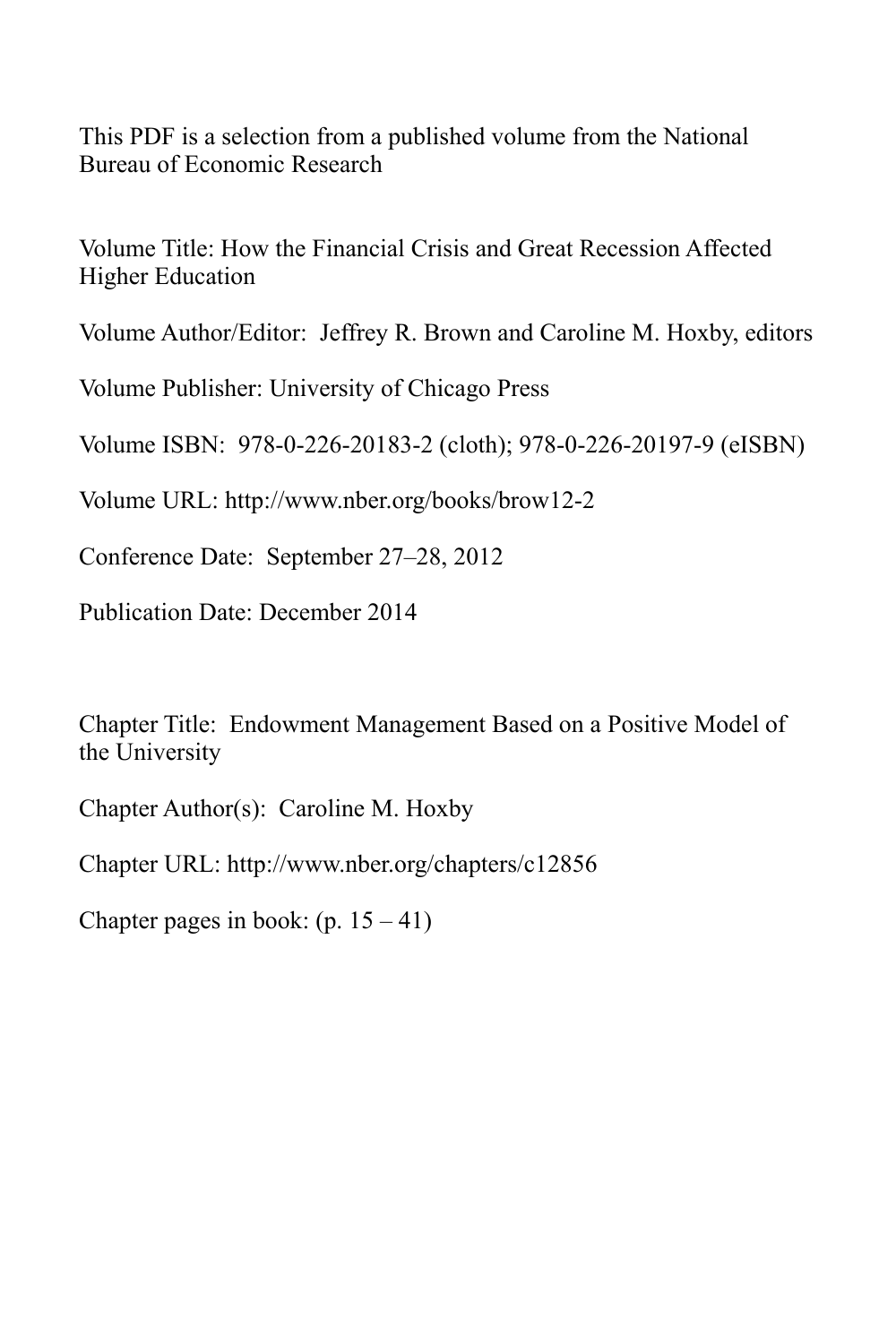# **Endowment Management Based on a Positive Model of the University**

Caroline M. Hoxby

### **1.1 Introduction**

In this chapter, I propose a positive model of the university in which many apparently peculiar features of universities—such as endowments and tuition subsidies—are generated by the internal logic of the model. The model proposes a specific objective function for universities and demonstrates how it is enforced. That is, the objective function leads to actions that reinforce the initial selection of the objective function. The model offers important predictions for the decisions that universities should make on many fronts if they are behaving in accordance with it. In this chapter, I focus on the implications for financial decisions, especially universities' endowment spending rules and portfolio allocations. The model is designed to explain America's great private research universities and very selective liberal arts colleges and—with modest adaptations—institutions that are partly

Caroline M. Hoxby is the Scott and Donya Bommer Professor in Economics at Stanford University, a senior fellow of the Hoover Institution, and a research associate and director of the Economics of Education Program of the National Bureau of Economic Research.

I am grateful to many people with whom I have had discussions that helped me refine ideas on this topic. I am similarly grateful to people who have written previously on this and related topics. These include William Bowen, Jeffrey Brown, Henry Hansmann, and Robert Merton. Eric Bettinger, Keith Brown, David Chambers, Stephen Dimmock, Elroy Dimson, William Goeztmann, Bridget Long, Sharon Oster, Cristian Tiu, Sarah Turner, and Scott Weisbenner gave me extremely helpful comments on an early outline of this chapter. This chapter draws very substantially on my 2011 Clarendon Lecture in Economics entitled "The Complex and Increasingly Global Market for Elite Higher Education," which is rewritten in the form of two chapters in the Clarendon Lectures monograph *The Role of Markets in Education* (Oxford University Press [OUP], under contract). I am grateful for the support of the OUP, especially Adam Swallow. I am solely responsible for the content of this chapter. For acknowledgments, sources of research support, and disclosure of the author's material financial relationships, if any, please see http://www.nber.org/chapters/c12856.ack.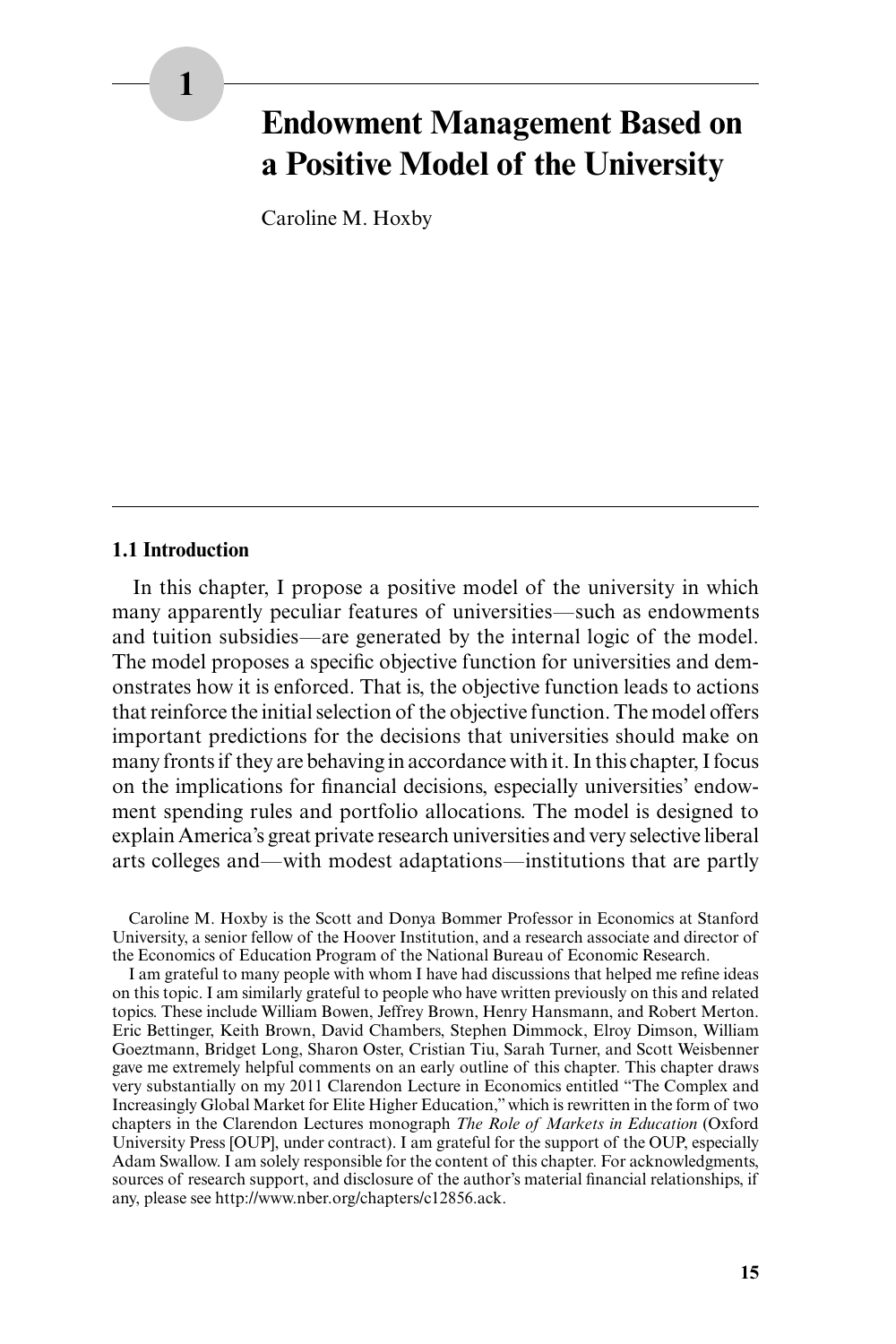controlled by the state such as America's and Britain's great public research universities. The model is designed to explain them precisely because many people find them hardest to explain, even enigmatic. An ancillary benefit of the model is that it provides a justification for the existence of all of the aforesaid institutions by assigning them a unique role in the creation of intellectual capital. A simpler version of the model could explain most other colleges and universities, and this is a topic to which I return briefly.

A very brief intuition into the model, laid out in section 1.3, is as follows. Each university maximizes its contribution to society's intellectual capital by making two types of investments: (a) investments in advanced human capital embodied in people and (b) investments in new knowledge embodied in research. These investments have peculiar properties that make them unlikely to be financed by conventional means. In making these investments, universities play a role that closely parallels that of a venture capitalist. They invest not only money, but also expertise and infrastructure. The university gets what is essentially an equity stake in its intellectual capital investments. Collecting these (equity-type) returns is a key difficulty for universities, and it is in overcoming this difficulty that universities (a) generate an endowment, not merely gifts and grants for current use; and (b) reinforce the initial choice of their objective function so that the model is, as a logical matter, closed.

This chapter draws heavily upon Hoxby (forthcoming) in that the model of the university is the same. However, those chapters present empirical evidence that justifies how the model characterizes universities. They also explain how universities evolved over decades into the institutions that they are modeled as being. In this chapter, I present the model without much empirical justification and without history. Hoxby also examines the implications of the model for universities' policies on tuition, admissions, and a variety of other outcomes. In this chapter, I touch on these policies briefly and focus on the implications for endowment management.

The papers to which this study is most closely related are Hansmann (1990) and Merton (1993). The Hansmann paper is a masterful review of many explanations of why universities have endowments and what each justification implies for endowment management. He carefully analyzes and rejects both the intergenerational equity model of Tobin (1974) and extensions of the intergenerational equity model that presume that there will be an increasing cost of education for succeeding generations. The latter type of model produces spending rules along the lines of the Stanford Rule (Merhling, Goldstein, and Sedlacek 2005). Hansmann also analyzes several partial explanations for endowments and their management rules for instance, programming models—such as Grinold, Hopkins, and Massy (1978)—which do not maximize an objective function that values education and research but merely assess whether a rule can attain a metric such as maintaining a certain ratio of expenses to endowment. Hansmann even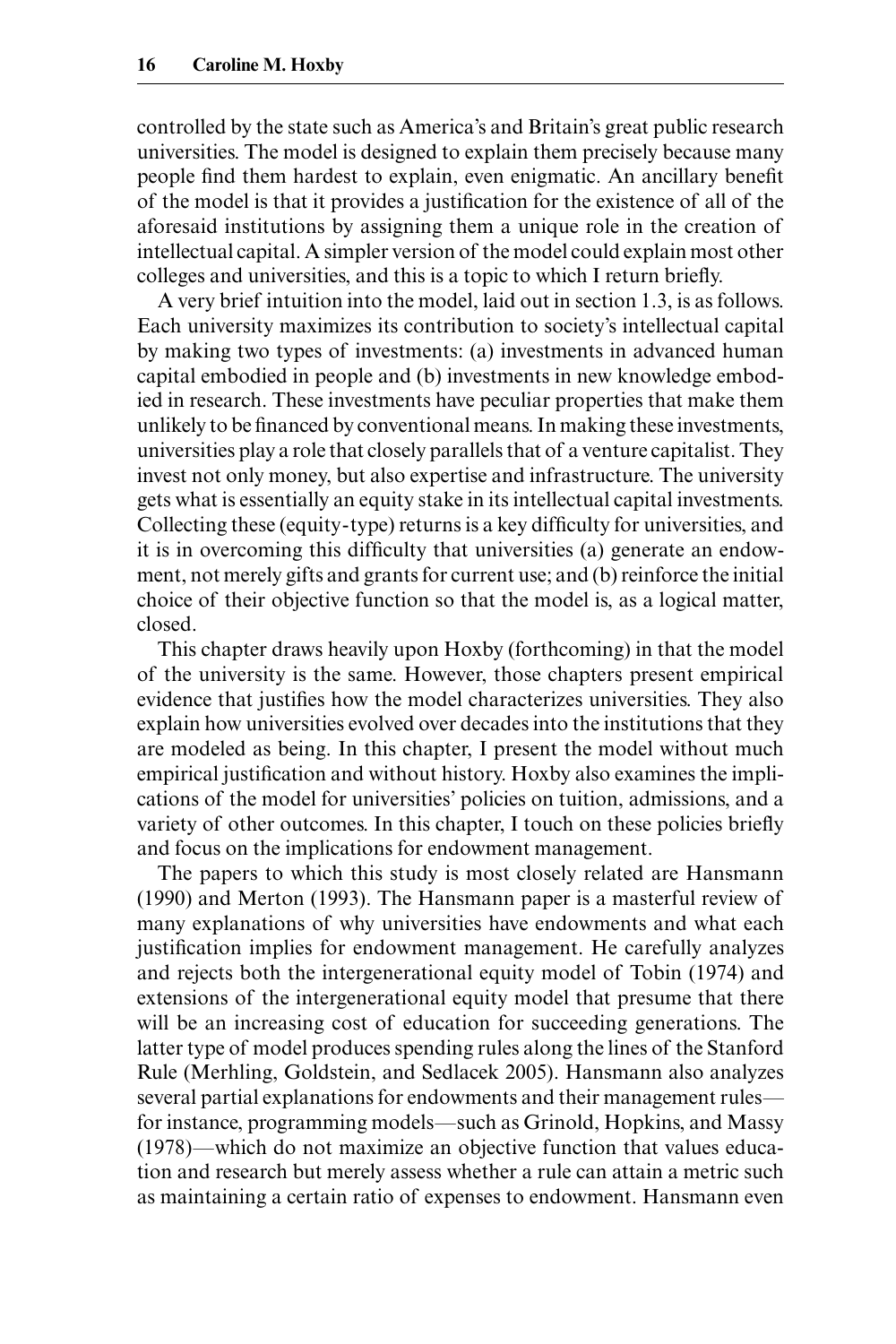carefully assesses casual explanations for endowments such as the character and incentives of people who serve as university trustees.

Following his review—which I do not imitate in this chapter, partly because his review is so masterful and partly for reasons of length—Hansmann concludes:

The argument that has been offered most frequently in recent years to explain the accumulation of endowments—that they are a means to intergenerational equity—is unpersuasive. More compelling reasons to accumulate endowments are that they serve as a financial buffer against periods of financial adversity, that they help to insure the long-run survival of the institution's reputational capital, that they protect the institution's intellectual freedom, and that they assist in passing on values prized by the present generation. It is not clear, however, that these are today the reasons why endowments are accumulated. Nor is it clear that the sizes of existing endowments, and the ways in which they are managed, are well chosen to serve these goals. In particular, prevailing endowment spending rules seem inconsistent with most of these objectives. We cannot say, from the arguments and evidence surveyed here, that the endowments of the major private universities today are either too big or too small. It does appear, however, that surprisingly little thought has been devoted to the purposes for which endowments are maintained and that, as a consequence, their rate of accumulation and the pattern of spending from their income have been managed without much attention to the ultimate objectives of the institutions that hold them. (1990, 39–40)

In other words, Hansmann concludes that there is not a satisfying, positive model of universities in which endowments play a logical and necessary role. He does not himself propose one.

In many ways, Merton takes off where Hansmann ends. Indeed, his paper begins with part of the above quotation from Hansmann. Merton's key contributions are (a) to focus attention on the nonendowment sources of cash flow for universities (tuition, gifts, and so on), and (b) to solve the problem of how to manage an endowment given these nonendowment sources of cash flow and flows of expenses. Merton treats the cash flow and expenses as exogenous because "that abstraction does not significantly alter the optimal portfolio allocations." Merton's article is a great contribution that is not only useful to the broad scholarly community, but that is specifically helpful to this study because it allows me to focus on questions that he leaves unresolved.<sup>1</sup>

I focus on what the university's objective is; why that objective generates sources of cash flow like gifts, tuition, and grants; why endowments exist;

<sup>1.</sup> I believe that this is a fair characterization of Merton's paper because he writes, "The course taken here is to address this question in the middle range: it does not attempt to specify . . . the objective function for the university, but it does derive optimal investment and expenditure for [the] endowment in a context which takes account of overall university objectives and the availability of other sources of revenue besides endowment" (1993, 212).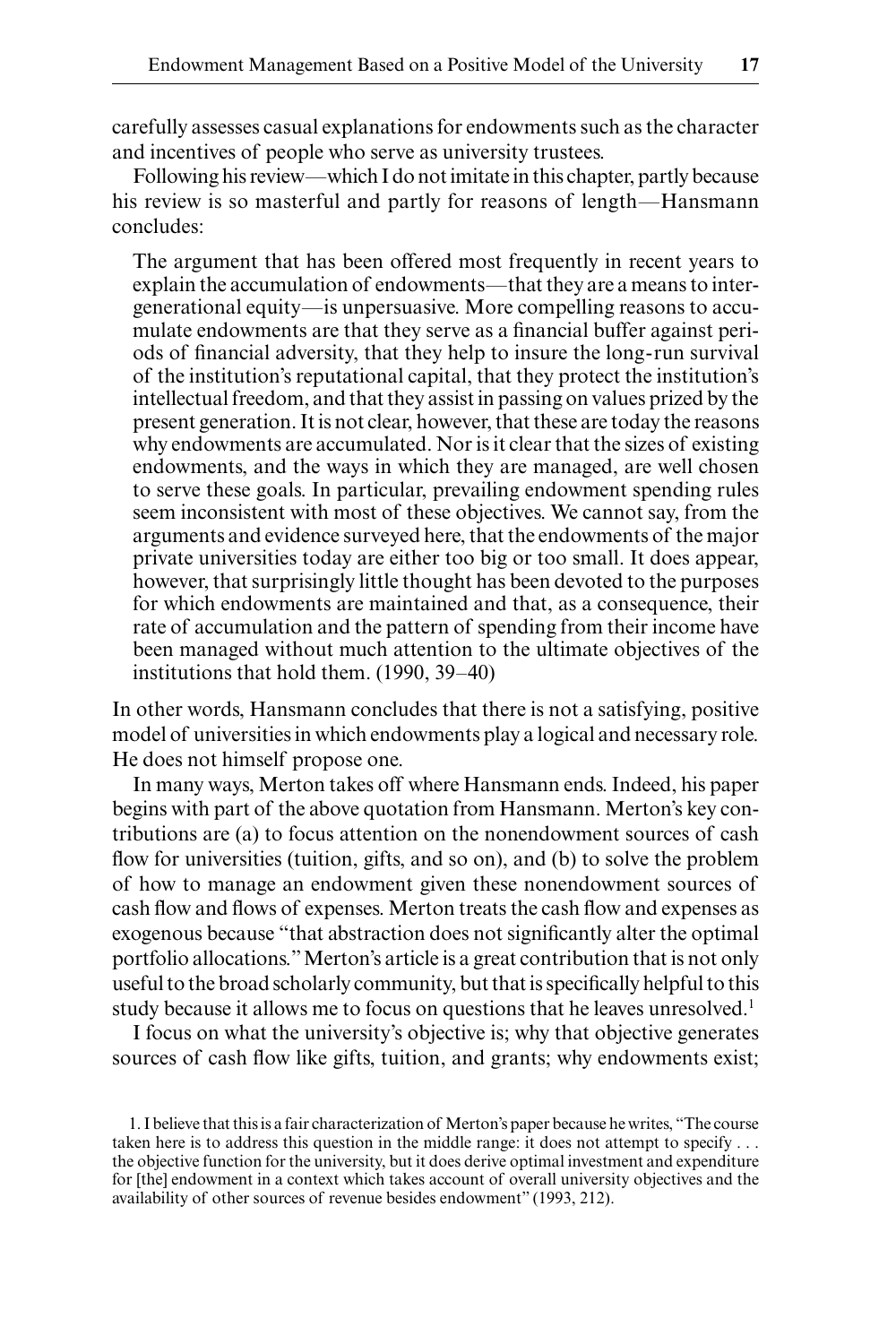and how the endowment and cash flows are interdependent. Essentially, my model sets up the structural version of the university's investment problem. For each problem there exists a reduced-form version that can be written strictly in terms of cash flows. This reduced-form problem is solved in Merton's paper—except for some issues that I take up later.

In addition to the closely related papers by Hansmann and Merton, there is a rich but less related literature on the management of endowment portfolios (the types of securities in which they should invest) and on spending rules (the amount of the annual return on the endowment that should be spent rather than saved in the endowment).<sup>2</sup> Many of these papers provide important estimates of elasticities or other parameters—for instance, the sacrifice in average returns and decrease in risk that universities experience when they invest more of their portfolio in bonds. Or, to take another example, Brown, Dimmock, and Weisbenner (chapter 5, this volume) estimate the response of donations to the rate of return on the endowment. However, as noted by both Hansmann and Merton, this rich array of papers tend to take no stand on why endowments exist or the purpose they serve and instead rely—explicitly or implicitly—on a rule of thumb such as needing to maintain a perpetual level flow of expected real income. Thus, the body of papers referenced in this paragraph, although terribly useful given an objective function and reduced-form rules based on it, are logically posterior to this chapter.

This chapter contrasts with the small existing literature that does propose objective functions for universities—most notably prestige.<sup>3</sup> These papers strike me as unsatisfactory in that prestige is a fundamentally incomplete explanation. The authors never demonstrate why institutions should compete on the particular metrics of prestige—endowments and admissions thresholds—that the authors choose. They never explain why endowments or admissions thresholds exist in the first place so that they *could* be grounds for prestige competitions. Indeed, saying that universities compete for prestige seems merely to be conceding that there is no positive model of universities, with the result that universities must necessarily be said to pursue essentially superficial goals that happen to have predictive power.

The structure of the remainder of the chapter is as follows. In section 1.2, I review the venture capital problem because it clarifies important features of the university's investment problem. In section 1.3, I lay out a positive model of the university. Section 1.4 presents a less abstract, more down-

2. See, for example, the Advisory Committee on Endowment Management (1969); Black (1976); Donaldson, Lufkin, and Jenrette (1969); Ennis and Williamson (1976); Eisner (1974); Grinold, Hopkins, and Massy (1978); Litvack, Malkiel, and Quandt (1974); Malkiel and Firstenberg (1976); Tobin (1974); and Williamson (1975). More recent papers include Blume (2009); Brown et al. (2010); Brown, Dimmock, and Weisbenner (chapter 5, this volume); Brown, Garlappi, and Tiu (2010); Dimmock (2012); Lerner, Schoar, and Wang (2008); and Campbell (2012).

3. This literature is best exemplified by Ehrenberg (2000). A related but different and incomplete explanation is the ever-increasing demand for elite higher education (see Clotfelter 1996).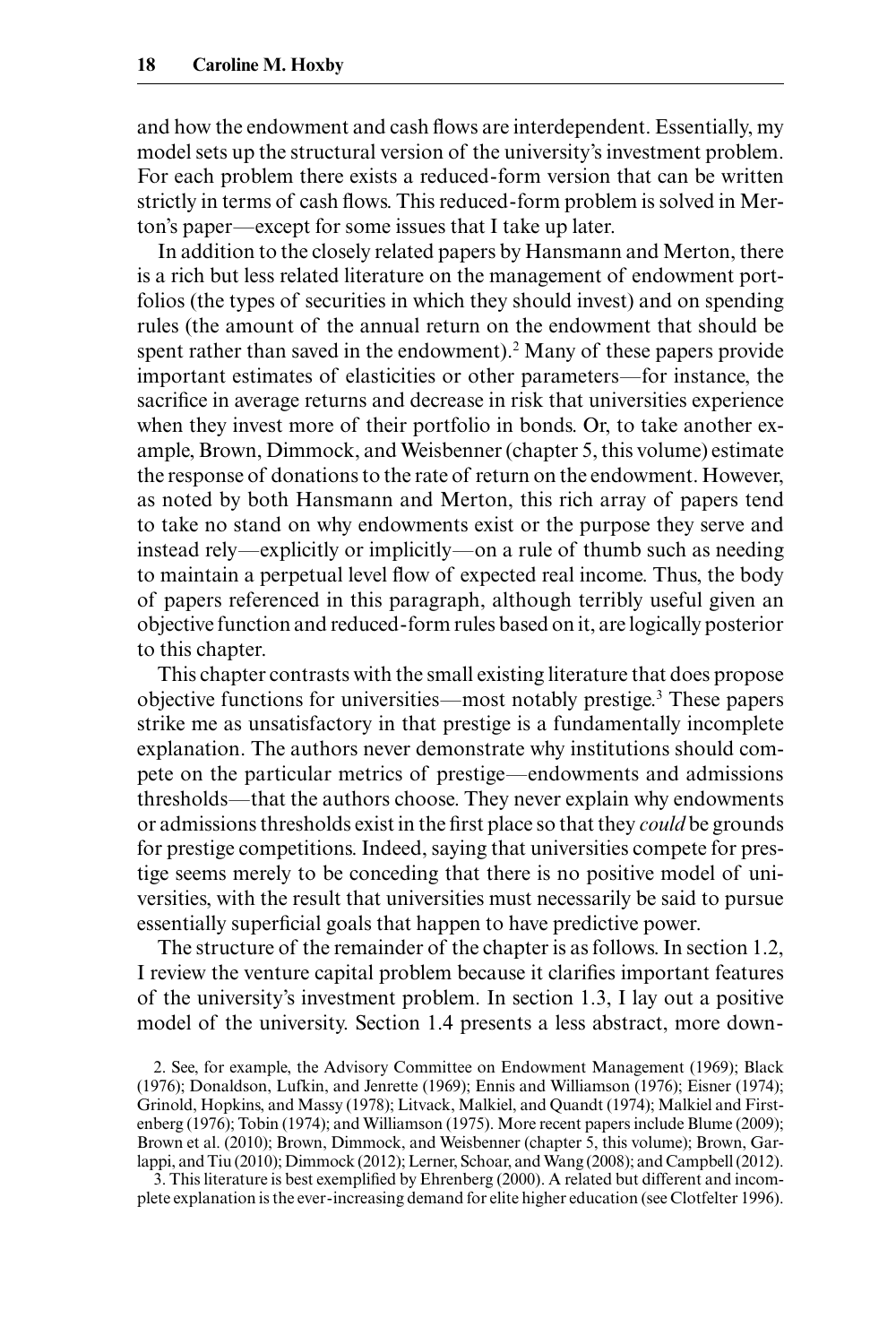to-earth portrait of a university than is described by the model. In section 1.5, I describe the implications of the model for endowment spending and portfolio allocation. This is where Merton (1993) plays an important role. Finally, in section 1.6, I conclude by explaining what the model has to say about some questions that commonly arise.

## **1.2 The Venture Capital Problem**

It may appear to be a digression to review the venture capital problem and how it is solved before moving to universities. However, it is efficient to conduct this review because it is easier to see the structure of the problem when it is presented in its more abstract form, without all of the details that often confound analysis of universities. Although economists who work on the venture capital problem usually lay it out in a fairly different way from the presentation here, the fundamental problem and aspects of the solution I present draw heavily upon this literature.4

## 1.2.1 Problematic Investment Projects

There exists a set of investment projects with the following characteristics:

- They are brought forward by a person (or persons) whose unique capacities are necessary for the success of the project. For instance, this person could be someone who has the idea for an invention. Hereafter, I call this person the "agent."5
- To be successful, the project requires assets—usually described as expertise and infrastructure—whose building or adjustment costs are convex in the per-period increase in their amount or diversity. This is just to say that it is expensive to build the relevant assets very quickly, especially if one does not already have a foundation of closely related assets. For instance, the project may require expertise in finance, marketing, the law, certain engineering, or some other body of knowledge. The infrastructure required may be the plant and equipment necessary to construct and test a prototype of the invention. What is important is that the project requires assets that have costs that are convex in the way described. Hereafter, I use the phrase "convex adjustment costs" to refer to such costs.
- Unless an assessor has expertise in areas related to the agent's unique capacity, his estimates of the potential profitability of the project will be extremely imprecise.

4. I rely particularly on Repullo and Suarez's (2004) elegant exposition. Other helpful papers include: Bergemann and Hege (1998), Berglof (1994), Casamatta (2003), Gompers (1995), Gorman and Sahlman (1989), Kaplan and Strömberg (2001, 2003), Sahlman (1990), and Trester (1998).

5. He is typically called the entrepreneur in the venture capital literature, but this conveys a false sense that the project is routinely a start-up business.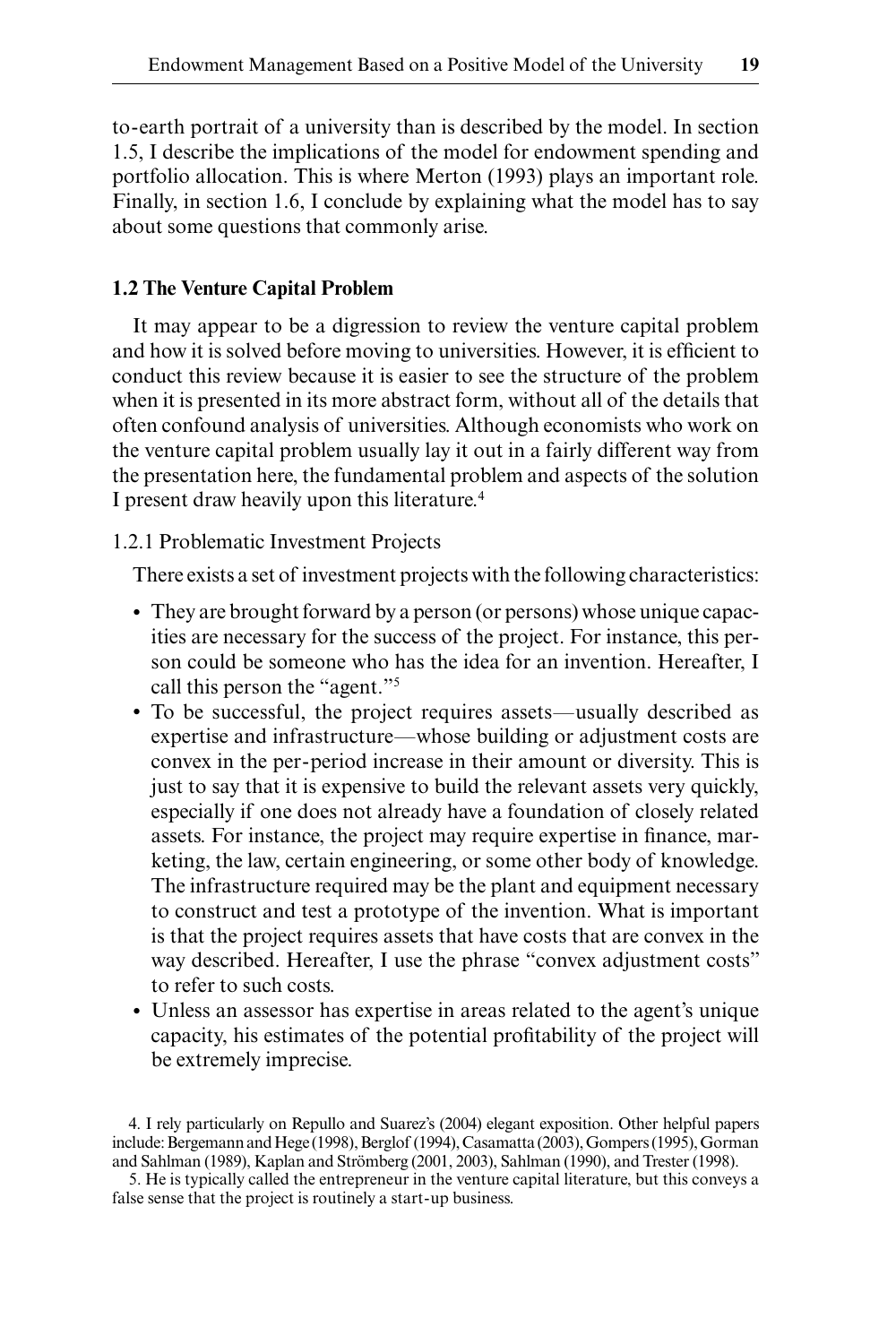• The project is risky. This almost goes without saying since (a) it depends on the existence of the agent who could, say, be killed in an accident; and (b) something about the project must be advanced if only an expert can assess its potential profitability.

These conditions generate a problem. The agent cannot get financing for the project from a bank or raise money in some other conventional way because (a) the bank or other conventional financier has insufficient expertise to assess the project and cannot build this expertise without incurring prohibitive costs, and (b) the agent's costs of building the expertise and infrastructure himself are prohibitive. Even if the agent were able to get financing from a bank, he might substantially underfinance the project because he is risk averse and his investment would entail a great deal of undiversified risk.

#### 1.2.2 The Potential for a Venture Capital Solution

Venture capitalists are a potential solution to this problem. They are modeled as people who have a pool of financial capital to invest and who have already built expertise and infrastructure in areas relevant to certain types of projects. A venture capitalist invests not only money but also expertise and infrastructure. Using his expertise, he selects projects whose expected rate of return exceeds a threshold based on the opportunity costs for his financial capital, expertise, and infrastructure. In return for making an investment, the venture capitalist gets what is essentially an equity position in the project (more on this below).

The venture capital problem exists precisely because the costs of building expertise and infrastructure are convex as described. This has a few implications. First, a venture capitalist's portfolio is necessarily limited in its breadth and size by the cost of building diverse expertise and infrastructure. His portfolio may contain many projects and be much more diversified than any one of these projects, but it will be far less diverse than, say, a market index fund. Second, the venture capitalist will want to finance a stream of projects over a number of years—not finance a single generation of projects and then get out of the business. This is because the costs of building expertise and infrastructure are convex in the speed of doing it. Thus, the venture capitalist's investments in expertise and infrastructure are more likely to pay off if he builds them gradually and employs them for several generations of projects. Third, the venture capitalist has strong incentives to maintain his expertise and infrastructure, as opposed to letting them depreciate. He will fear situations in which his returns from projects are insufficient to support maintenance-type investments in his expertise and infrastructure. For instance, a venture capitalist who was short on current income might lose his experts to other employers. If much of this were to occur, his ability to continue his venture capital business would be in doubt. Thus, venture capitalists may wish to have a smoother stream of investments than an inves-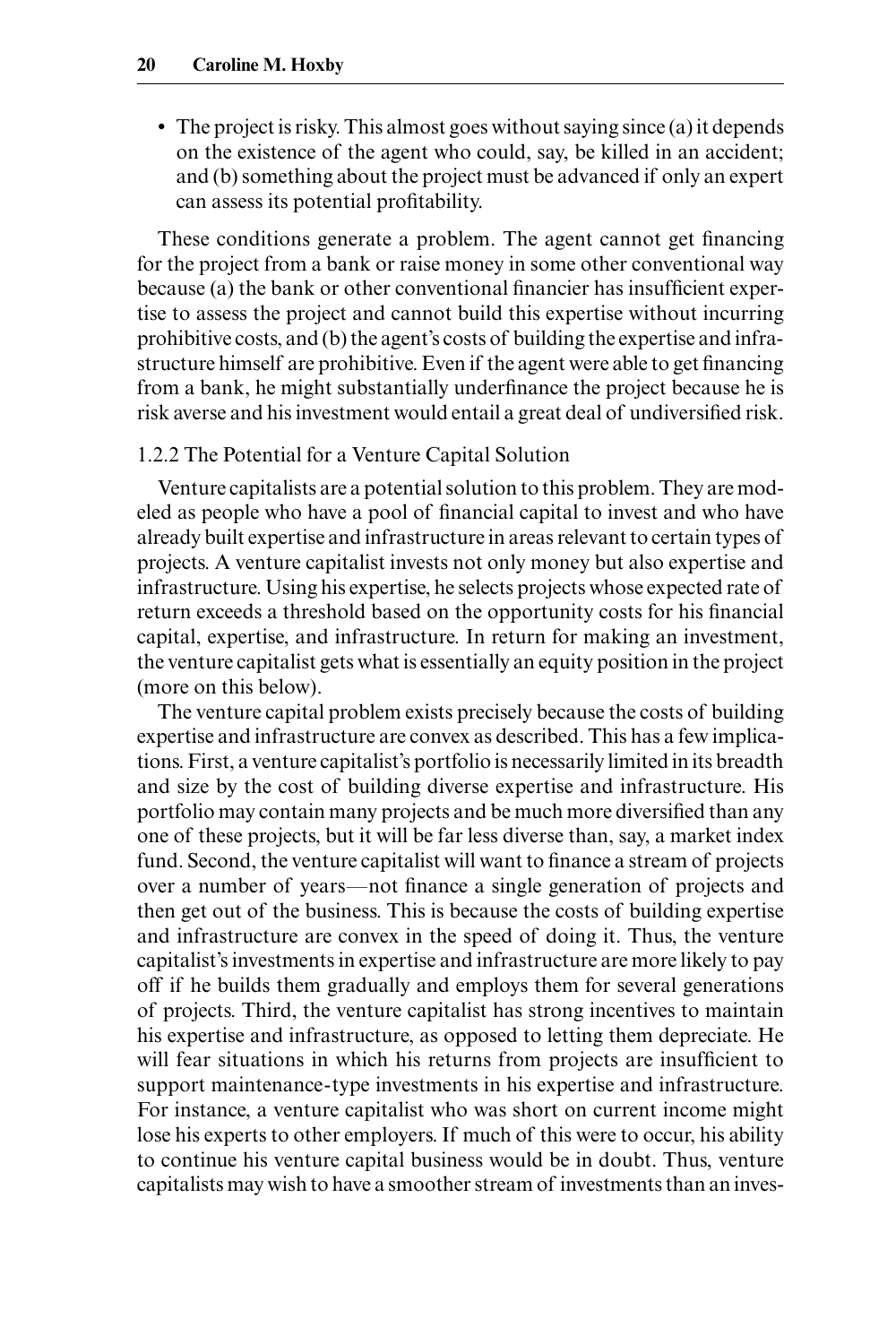tor in financial markets. Fourth, the cost structure implies that projects will crowd one another out at the margin. That is, two projects may have similar potential profitability and might each pass the venture capitalist's threshold if each could use his existing stock of expertise and infrastructure. However, neither project might justify the venture capitalist's quickly building enough new expertise and infrastructure to accommodate it. The potential for crowding out means that venture capitalists will acquire a good deal of information about an agent before making an offer to him.

The venture capital solution to the investment problem contains a twosided moral hazard: the agent must make an effort and contribute his unique capacity but the venture capitalist must also contribute his expertise and infrastructure. This moral hazard has two important implications. First, the problems caused by moral hazard decrease as the project's potential profitability rises: both parties will be glad to make an effort when they realize that they are in a situation with vast potential profits. Thus, the optimal contract concentrates the returns to the venture capitalist in the best states of the world. For instance, a contract might specify that the venture capitalist receives no share of the returns if the profits are below some threshold, a certain share if the profits are in some intermediate range, and a higher share if profits are in a high range. Second, owing to the moral hazard, the optimal contract will make the agent fund some share of the project if he can. This is because the agent's moral hazard shrinks as he himself invests more: he will lose his own stake if he makes no effort. Thus, within a relevant range, the venture capitalist is willing to invest more when the agent invests more, and the entire project can be more optimally financed and managed.

A final thing worth mentioning is that venture capitalists can bring "outside money" to projects to improve their solution. That is, the venture capitalist may find himself in situations where he has sufficient expertise and infrastructure for a project but insufficient funds. In such cases, he may be able to get external financing for the project that the agent could never get on his own because (a) the venture capitalist is known to have the expertise to assess the project, and (b) the credibility of the venture capitalist's announced assessment is increased by his investing his own expertise, infrastructure, and money.

Summing up, an investment project of the type described is more likely to be optimally funded—that is, solved by venture capital—when:

- the expertise and infrastructure required are such that a venture capitalist can pay for the cost of building and maintaining them by earning returns on a sufficiently large and diverse portfolio of (somewhat related) projects;
- the venture capitalist does not so discount the future that he is unwilling to use his expertise and infrastructure over multiple generations of projects;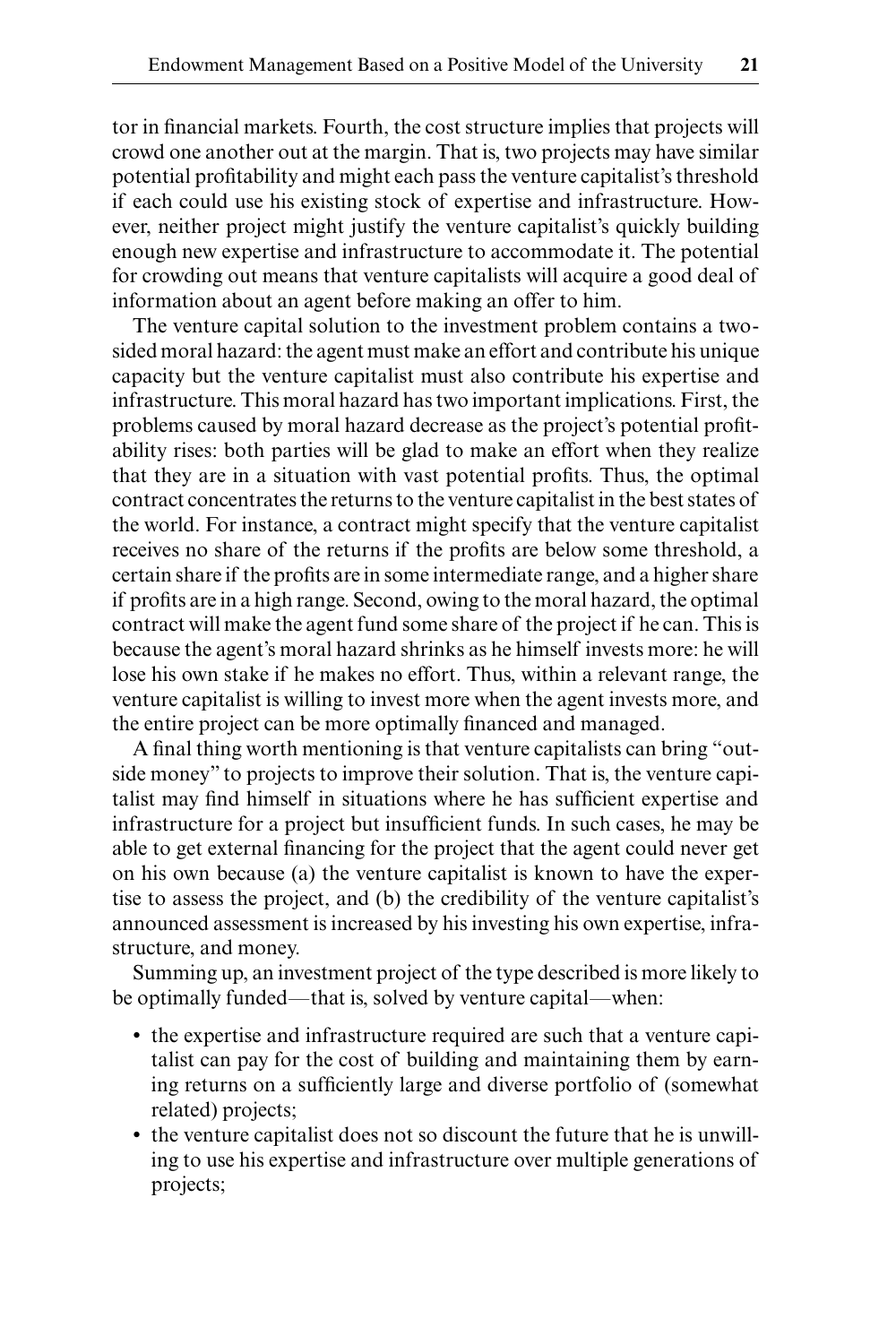- the expected returns to the project are sufficient to clear the threshold set by a venture capitalist's opportunity costs of financial capital, expertise, and infrastructure; and
- reasonably optimal contracts are possible. These will entail the venture capitalist taking a sufficiently small equity share that the agent's moral hazard problem is not crippling. The agent will typically make some contribution (even if it is only his time and effort), and the venture capitalist will typically hold a nonlinear equity position in the project.

#### **1.3 The University's Problem**

In this section, I create a convenient fiction, the "founder," to embody the people whose assets and actions have shaped what universities have become. While actual universities have often developed what they do and how they finance it through a combination of vision, trial, muddle, competition, and imitation, the founder is blessed with extremely clear vision, rational expectations, and well-defined objectives. Obviously, the founder is not meant to be taken literally, but he makes it easier to lay out a positive model of the university because he is the prime mover and has an abstract understanding of the problem he is trying to solve. It is by no means necessary for actual university leaders to have been so concerted or to articulate similarly abstract models of their universities—just as it is not necessary for actual corporate leaders to manage or speak about their firms in highly abstract ways.<sup>6</sup>

The founder's goal is to use his initial capital, acquired through some exogenous means, to make the maximum contribution to society's intellectual capital, each unit of which he values at its social (private plus public) return. It is important that the founder wants to add intellectual capital, not merely fund intellectual capital that society would readily create in his absence. For instance, if a person's optimal education is such that he could finance it on his own using conventional means, that person is not of interest to the founder. In practice, this puts aside a good share of human capital investments that earn private returns, are not terribly risky, do not require

6. Although the founder is probably best thought of as an abstract person or persons, there are people who have founded universities recently enough for us to observe their motives and actions: Leland and Jane Stanford (founders of Stanford University); Andrew Carnegie and Richard and Andrew Mellon (founders of the two parts of what is now Carnegie-Mellon University); Peter and Hannah Widener (founders of Widener University); John D. Rockefeller (founder of Rockefeller University); and so on. All of these people took funds that they had earned in enterprises that were privately profitable—railroads, steel, chemicals, shipping, oil and dedicated them to society's good by founding a university. Their first moves were hiring faculty from other universities, accumulating libraries, building laboratories, and otherwise creating expertise and infrastructure. Of course, great private universities like Harvard and Yale also had founders, but they are sufficiently "historical" for their motives to be less easily characterized. This is not to say that these universities do not fit the model, but that explaining them requires a more historical approach.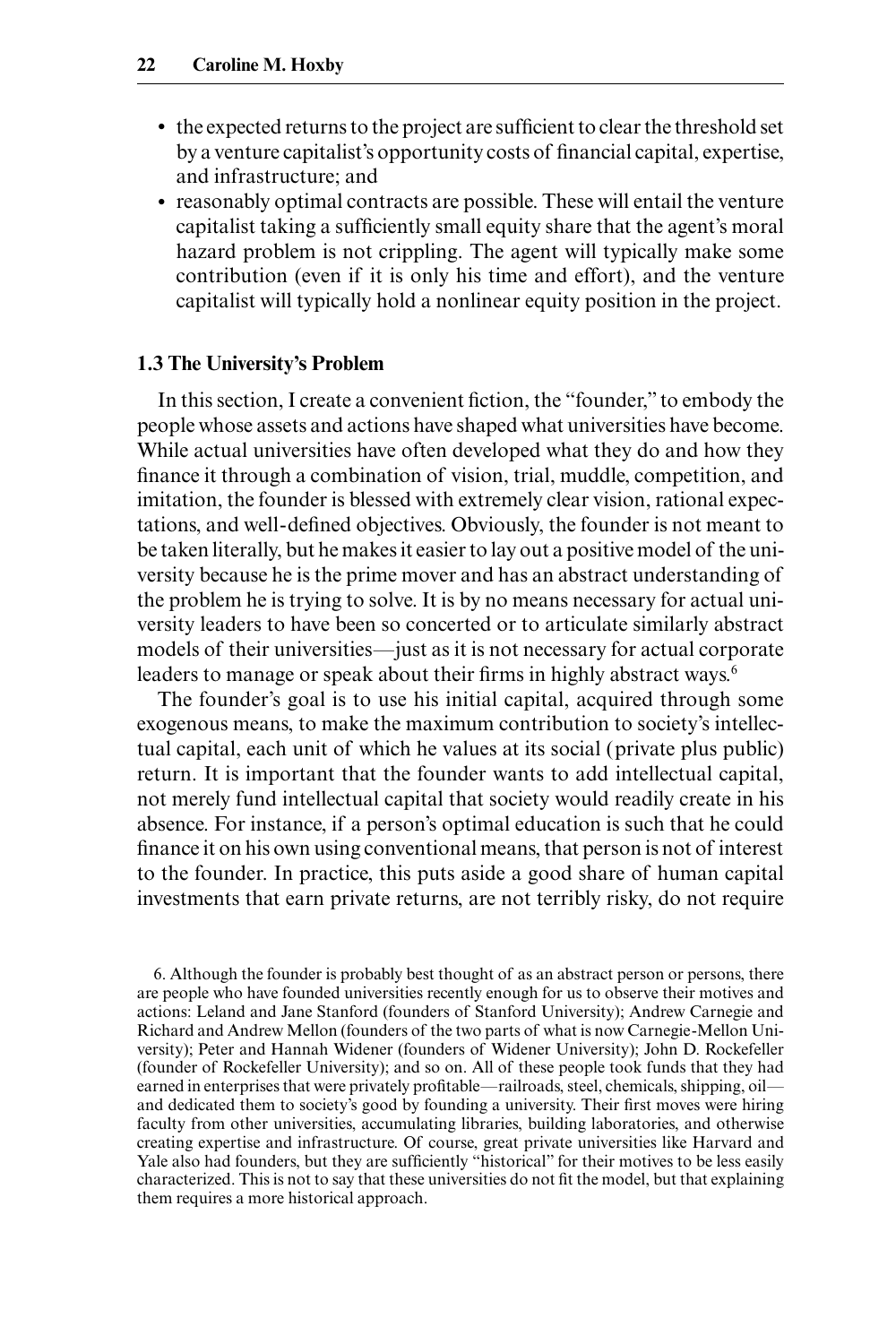great expertise for a loan officer to assess, and do not require highly expert instructors or infrastructure with convex adjustment costs.

Rather, the founder takes as his problem some part of the market for intellectual capital that will be missing without his intervention. This is parallel to the venture capitalist taking on some set of investments that will not occur if they are constrained to use conventional financing. Advanced intellectual capital has properties that make investments in it likely to be missing or undersized.

### 1.3.1 The Peculiar Properties of Advanced Intellectual Capital

I define intellectual capital as knowledge that generates welfare for society in any way—private earnings, private nonmonetary benefits, public benefits, and so on. Intellectual capital takes one of two forms: human capital and research, which I differentiate for clarity, as follows. Human capital is knowledge that is stored in a person's brain and that cannot be used without his making complementary effort. Human capital need not be new knowledge: a engineer who knows how to solve a certain well-understood type of problem has human capital. Research is a contribution to the stock of world knowledge that can be embodied in some form—a publication, for instance—that it is independent of any particular person. This is not to say that research generates returns without some person's effort. A publication that contains new knowledge does not generate returns unless someone interprets and employs it.

Creating advanced intellectual capital generally requires three factors: human capital, research, and infrastructure. It is hard to get to the frontier of knowledge without benefitting from previous knowledge in the form of research and/or the human capital of instructors, who help people learn how to interpret research for themselves and who transfer the knowledge in their own brains. It is hard to conduct research without infrastructure such as laboratories in which experiments are conducted, libraries in which research is stored, or classrooms in which people with human capital instruct others. Moreover, these three factors—human capital, research, and infrastructure—interact in complex ways so that, for instance, there is little point in building a laboratory without the right complement of researchers to go in it. The result of all this is that it is hard to build the capacity to create advanced intellectual capital "from scratch." Building this capacity has costs that are convex in the per-period increase in amount and in diversity.

Even if they have access to the same human capital, research, and infrastructure, people vary in their capacity to store human capital, generate research, and earn returns on knowledge to which they have access. To store, create, or use advanced intellectual capital, a person may need to be intelligent, have original ideas, or have the will to exercise human capital or develop research into useful products. For convenience, I call this array of capacities "aptitude" and note that there is ample evidence that the distribu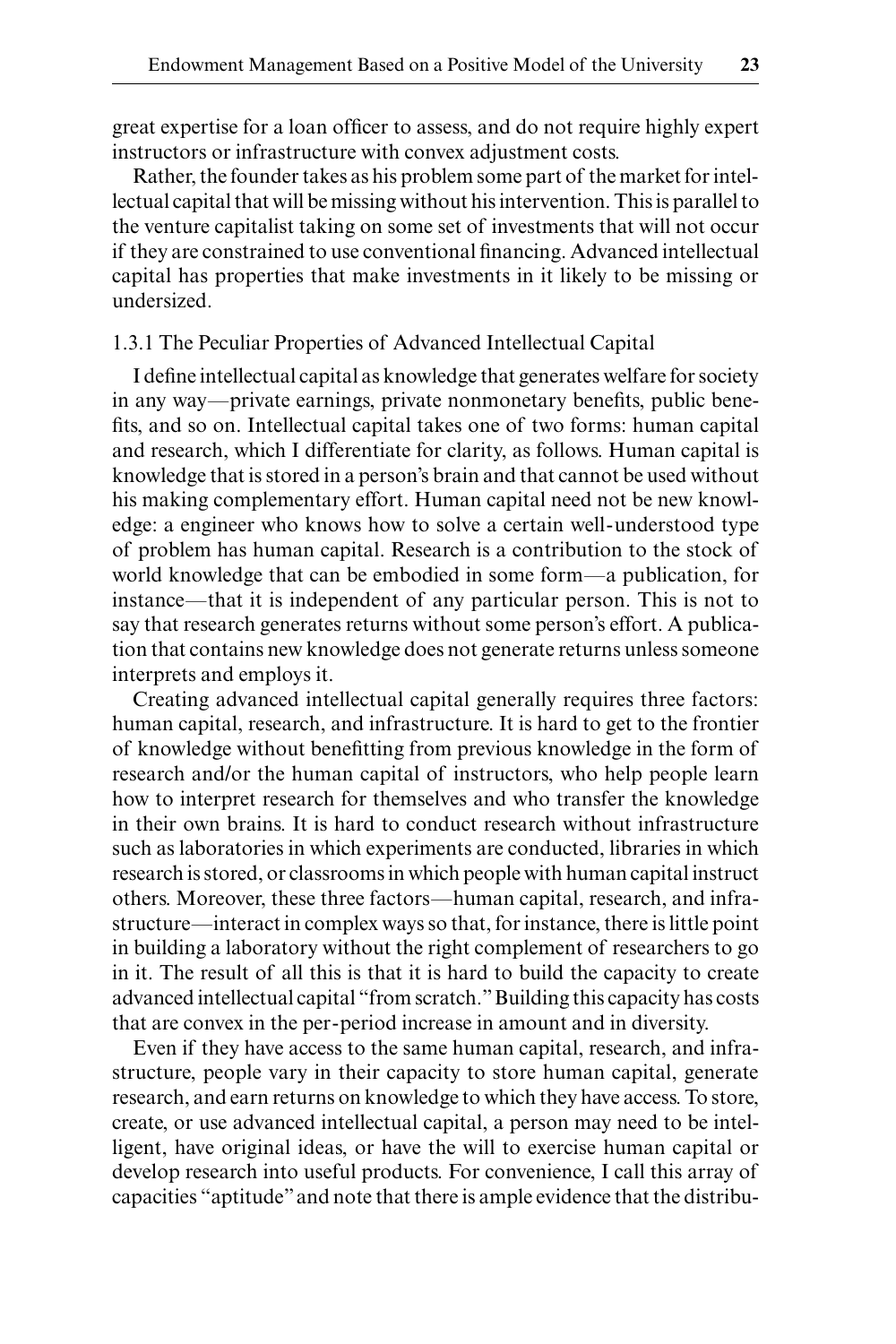tion of it has a long right-hand tail.7 Thus, a person who has 99th percentile aptitude may generate returns that are an order of magnitude greater for a given investment in intellectual capital than a person with 90th percentile aptitude.

Estimating where a person is in the long right-hand tail of aptitude is a costly exercise. It generally requires the person's own time or effort, the time and effort of an assessor who himself has high aptitude, and the use of infrastructure. Furthermore, even a good estimate of aptitude is only an estimate: we expect aptitude to be revealed over much of a person's adult life. For instance, whether a person's contributions to knowledge are worthy of a Nobel Prize or only a solid academic post is something usually revealed after midlife. Similarly, whether a person will use his knowledge to create a Fortune 500 company or to conduct a very successful but largely unremarkable career is usually revealed slowly.

Because aptitude varies and is revealed slowly, an individual should be risk averse when making human capital investments in himself. If the person knows that his aptitude is at least fairly high, then the risk of such investments is heightened by the long right-hand tail of aptitude, the fact that his optimal investment may be very large relative to average income, and the fact that completely unrelated risks (a debilitating accident, for instance) may destroy his ability to exercise the advanced intellectual capital in which he has invested.

The prohibition of slavery or, more prosaically, forced labor has the consequence that people cannot easily take equity positions in one another's advanced intellectual capital and thereby share risk. Similarly, even if a bank wished to invest in a portfolio of advanced intellectual capital (presumably by financing many persons' education and research), its inability to take equity positions would cause it to underinvest greatly: it could not earn more on persons whose returns happened to be very high than it could earn on persons whose returns were only moderate. A bank or person who attempted to hold a diverse, advanced intellectual capital portfolio would also find it challenging to acquire the expertise to assess each person's aptitude well.

Finally, it is hard to keep intellectual capital—especially research—fully private. It tends to get revealed in the process of being used. Thus, a good share of the returns to intellectual capital accrue to society, not to the people who produce them. The returns to human capital are typically far more private but still not fully private because colleagues of a person with advanced human capital typically acquire some of his knowledge through spillovers.<sup>8</sup>

<sup>7. &</sup>quot;Aptitude" is *not* the same as IQ or any other narrow definition of ability. It includes forms of motivation, management and leadership skills, interpersonal skills, linguistic and rhetorical abilities, political skills, luck, and so on.

<sup>8.</sup> Of course, some individuals may have human capital that they use mainly for private returns and may also produce research that earns mainly public returns. A physician who does both clinical and research work would be an obvious example.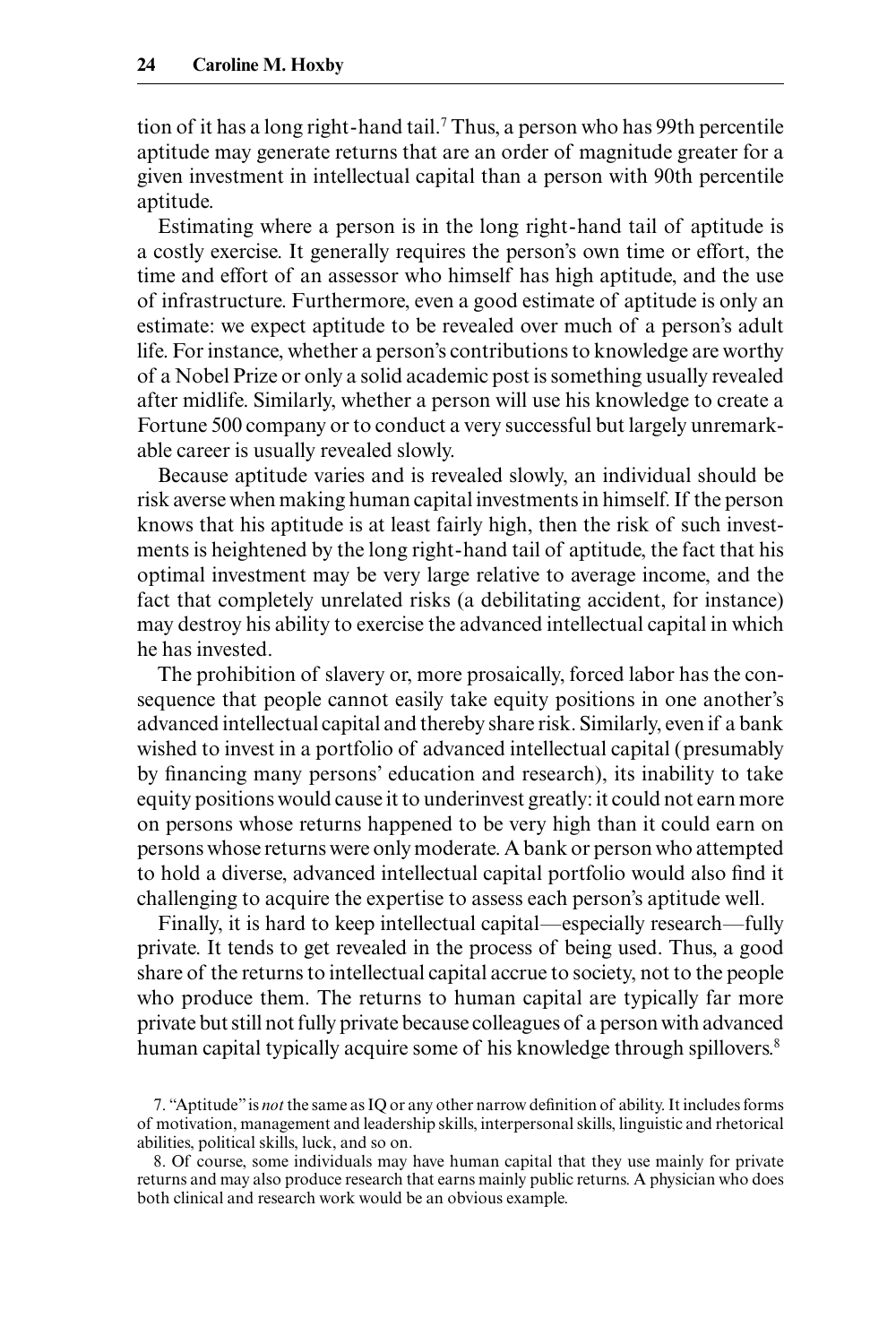#### 1.3.2 The Founder's Problem

If he is to maximize his contribution to society's intellectual capital, the founder must invest in such a way that he deals with the peculiar properties of advanced intellectual capital, as described above. In particular, he cannot add much to society's intellectual capital all by himself. He needs people who can store and exercise human capital. He also needs people who can create new knowledge. He needs the expertise to assess which people have the highest aptitude. He needs to combine the people with expertise and infrastructure. His expertise and infrastructure assets must be sufficient in breadth and scale to support a portfolio of intellectual capital investments with some diversity in risks and opportunities. Since the costs of building expertise and infrastructure are convex in the per-period increase in amount and diversity, he will want to keep his investments going for some time, not make a one-off investment in intellectual capital and then get out of the activity.

In all these ways, the founder is in a position parallel to the venture capitalist. We can give a name to his two types of projects: (a) students, people who have the capacity to store and use human capital as alumni; and (b) researchers, people who have the capacity to invent new knowledge. (To be clear, the founder of a university would have hundreds or thousands of projects, not two projects called students and researchers.) High-aptitude students are parallel to agents with projects because, like them, they have a unique capacity (aptitude) to acquire and exercise human capital that the founder cannot do without. Even the most able student requires instruction and infrastructure, and his human capital pays out over a long career in which his aptitude to generate social returns with it is slowly revealed. Even if they are able to capture all of the returns to their human capital (none are public), high-aptitude students should be risk averse about making very large investments in their own human capital and will find it hard to get external financing for such investments without being vetted by an expert. Research projects are also parallel to agents except that their problem is aggravated by the more public nature of research. A researcher has a unique capacity to invent knowledge. He typically requires an array of infrastructure and other experts to do so. The social benefits of the knowledge he creates are likely to be revealed slowly and he will probably find it hard to capture more than small share of them. Thus, he will underinvest and be risk averse if asked to make large investments by himself. Getting external financing will be stymied by others' lack of ability to assess his ideas and by their (often justified) conviction that most of the returns will be public, not private.

#### 1.3.3 The Founder's Solution

Since the problem is parallel to the venture capitalist's, the founder's solution should logically also be parallel. In particular, he would like to be in a situation where: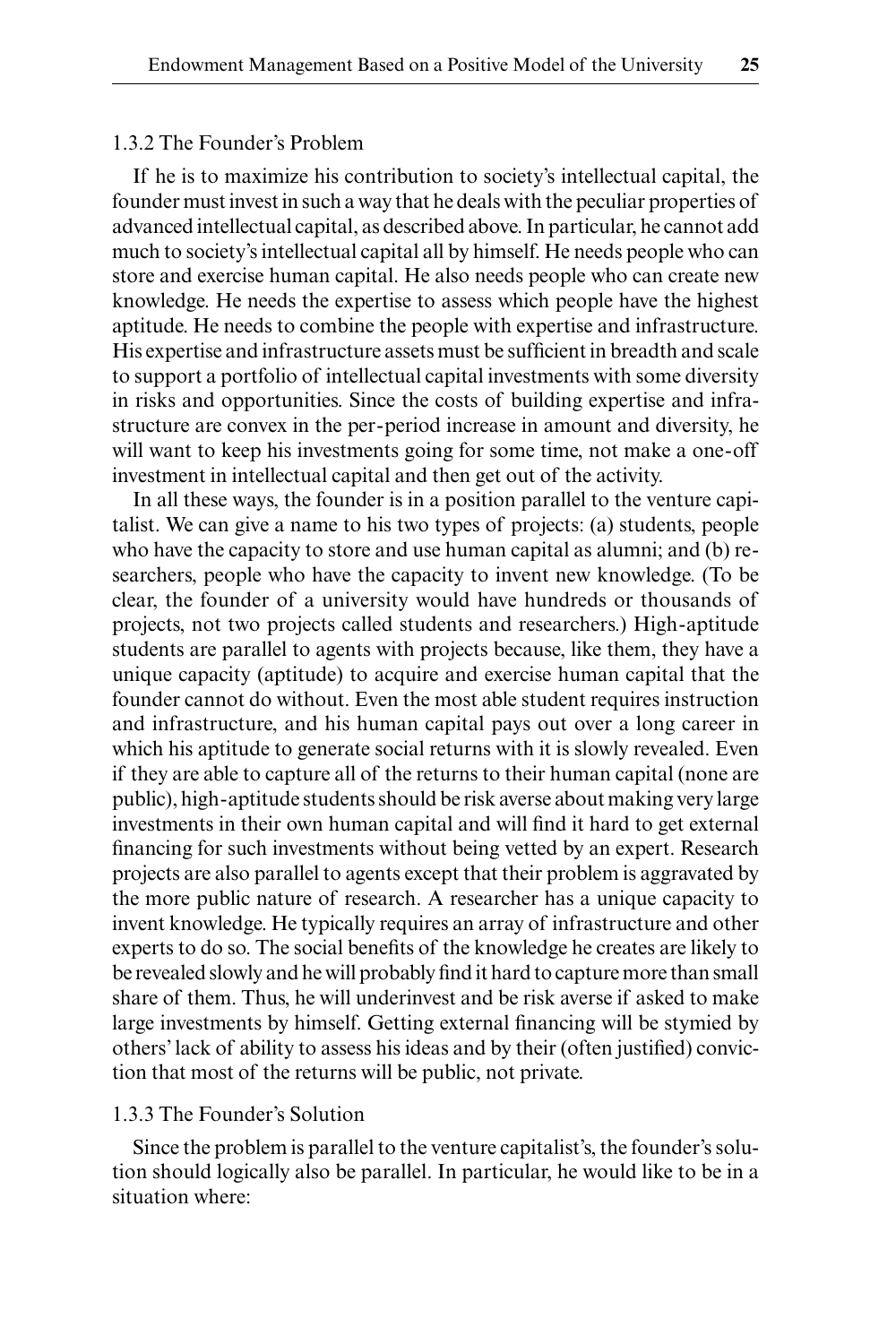- He can build a foundation of experts and infrastructure useful for making investments in intellectual capital. This is a university.
- He can use the experts to assess which students and researchers have the greatest expected social returns to investments in their intellectual capital. His threshold rate of (social) return should be based on the opportunity costs associated with his funds and the infrastructure and expertise he has built. His threshold is embodied in a university's admissions and hiring standards.
- He can invest money, expertise, and infrastructure in researchers and students who meet his threshold. His investment is the "tuition subsidy" or difference between the cost of a student's education and what he actually pays for it—as much as 80 percent on average in the case of very high aptitude students (Hoxby 2009).
- He can demand that students who benefit from his investment contribute whatever they are able to invest in their own human capital to reduce the moral hazard problem. This contribution is tuition, which is often need-based for high-aptitude students.9
- He can ensure that his experts and infrastructure will be employed over sufficient cohorts of students and researchers to justify their costs.

It is on the final point that the founder runs into difficulties that the venture capitalist does not have. The venture capitalist can expect to earn enough on one generation of projects to finance the next, thereby keeping his stock of expertise and infrastructure employed long enough to make it worthwhile to have built them. The founder cannot write explicit contracts with his students in which he takes equity stakes in their earnings since such contracts would entail illegal forms of forced labor. Also, unlike the venture capitalist who is concerned with purely private returns, the founder cannot write contracts in which he gets an equity stake in public returns to research or human capital.

This is where the founder's solution is, depending on how one thinks about it, clever or fortuitous. It is also where endowments become necessary.

## *Students*

Consider what the founder would like to do with his students. He would like to convince them that it is their social and moral obligation to give the university the equivalent of what the venture capitalist would require from them. This is the amount that will maximize the intellectual returns generated by his initial capital. Because some of the students' returns will presumably be social, the obligation on them can be multifaceted. Those who earn private returns on their human capital can be asked for gifts in

<sup>9.</sup> Because much research earns only public returns, there is no obvious parallel for a researcher's contribution to reduce moral hazard—unless his research is likely to generate private returns from, say, a patent.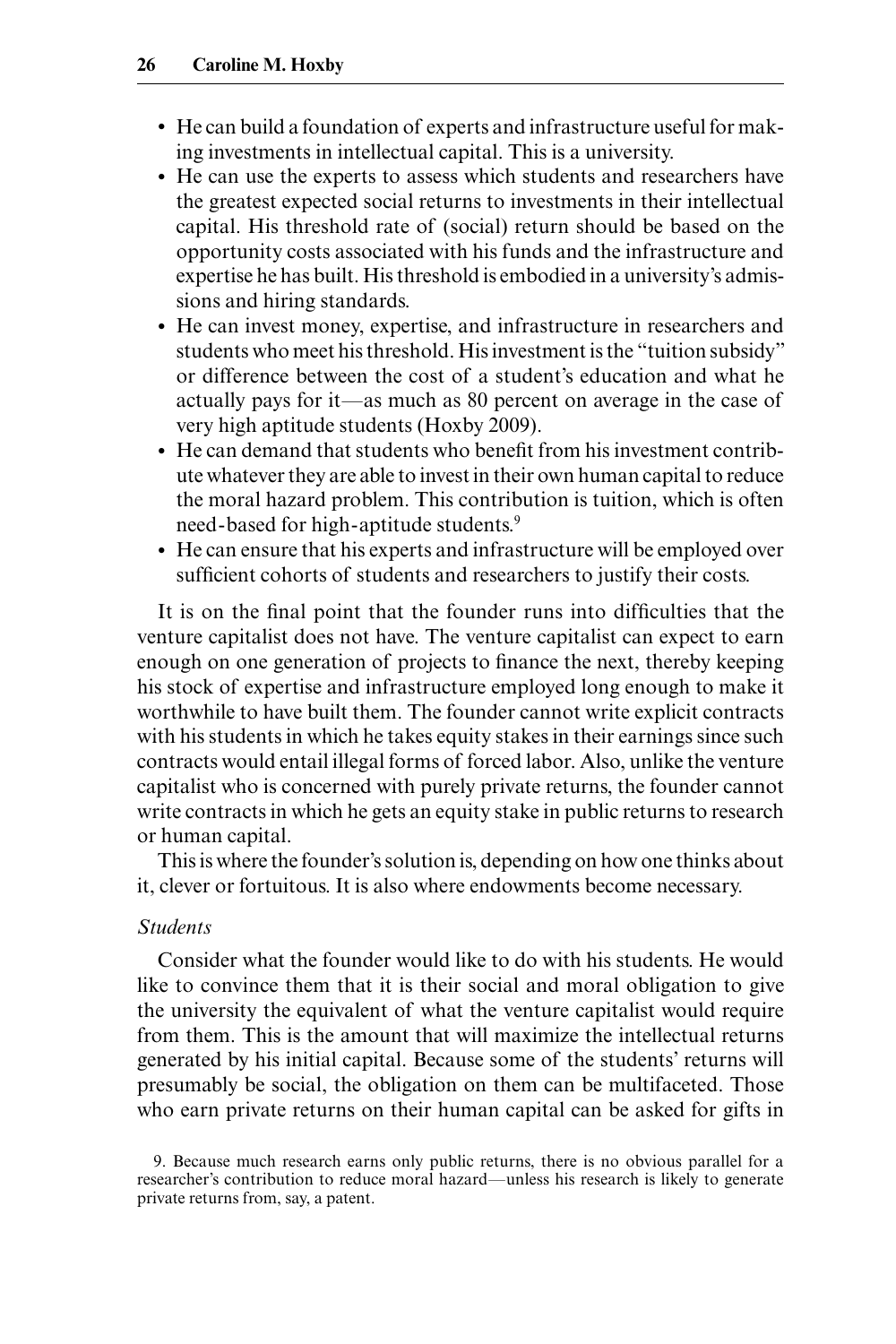the form of money. Others could be asked for gifts in the form of expertise. Others could be asked to use their political influence to ensure that the university is treated well by the government. And so on. The founder will not couch their obligation as an obligation to provide him with returns so as to maximize the impact of his initial capital. He will instead couch it as an obligation to provide for the next generation of students as they were provided for themselves.

There are a variety of "soft" ways in which the founder could hope to convince students that this is their obligation. The university could use exhortation and inculcation. It could develop loyalty by creating athletic teams, clubs, traditions, songs, events, and special apparel. It is my belief that many of these soft methods work because the founder himself and the people whom he recruits to run the university *truly* believe in the obligation and take a *true* interest and pleasure in providing for the next generation.

Nevertheless, it will be easier to convince a student of his obligation if, when he donates, he knows that the university has tied its own hands in such a way that the gift will be worth much less if it is not actually used to invest in the human capital of future generations. This is why endowments make sense. Even if it has no restrictions other than that the principal must be preserved in perpetuity and spent for university activities (broadly construed), much of the value of a gift to the endowment is in the future. Therefore, a university that receives a gift as endowment has a greater incentive to exist, as a university, in the future. It is less likely to so exist if it uses its funds in some manner that does not generate solid returns to intellectual capital.

To see this, consider a university that, starting with some cohort of students, begins to instruct students in vacuous material that will not be valued by employers or society. Even if these students and their equally vacuously educated successors feel an obligation to donate a share of their earnings to the university, their donations will be small because they do not have valuable human capital. The university will become increasingly unable to maintain its infrastructure and expertise—losing experts to competing institutions, for instance. Eventually, the university will find it hard to attract students because its infrastructure and expertise are so depreciated, and at this point it will fold. The larger the share of its (prevacuity) gifts in the form of endowment, the faster the university will fold and more value it must sacrifice when it folds.<sup>10</sup> In short, by moving much of the value of a gift into the future, an endowment gives a university's leaders an immediate incentive to engage in investments that can sustain the university. These are

<sup>10.</sup> There are numerous colleges in the United States that have arguably suffered precisely the fate described. There are examples in which the curriculum truly became vacuous. However, a more common problem is curriculum not having kept pace with changes in what employers and the rest of society valued.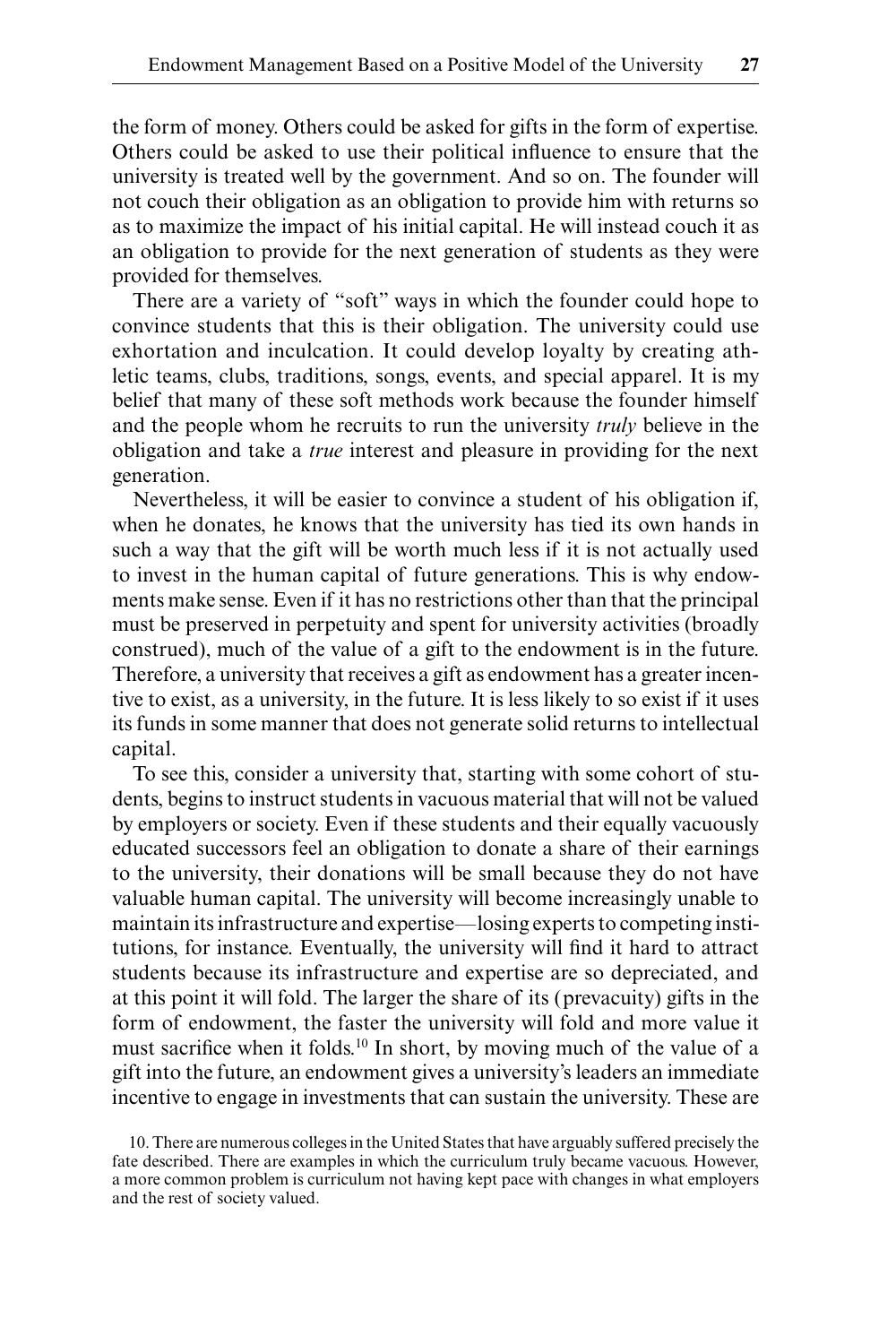

**Fig. 1.1 Heuristic diagram of university's preferred endowment share**

necessarily investments in intellectual capital that are *valued*, socially if not privately. (Below, I consider how a university might sustain investment in intellectual capital that earns only public returns.)

A simple figure (figure 1.1) illustrates the point that the university will accept gifts in the form of endowment up a point. Line A shows how the usefulness—for the purpose of maximizing the contribution to intellectual capital—of a dollar of gift falls the larger the share of it that arrives in the form of endowment. This line necessarily slopes down simply because the timing of the use of the endowment is relatively inflexible. It will slope more steeply if there are additional restrictions on how the endowment is used. Line B shows how total gifts increase as the share of gift dollars going into the endowment rise. The logic of the shape of this line is described in the previous paragraph, but it is not clear whether it merely flattens or actually falls as the endowment share gets close to 100 percent. This is not important for line C, which is the product of lines A and B: the usefulness of total gifts for contributing to intellectual capital. Line C peaks at a point like D, and this point determines the share of gifts that the university accepts in the form of endowments.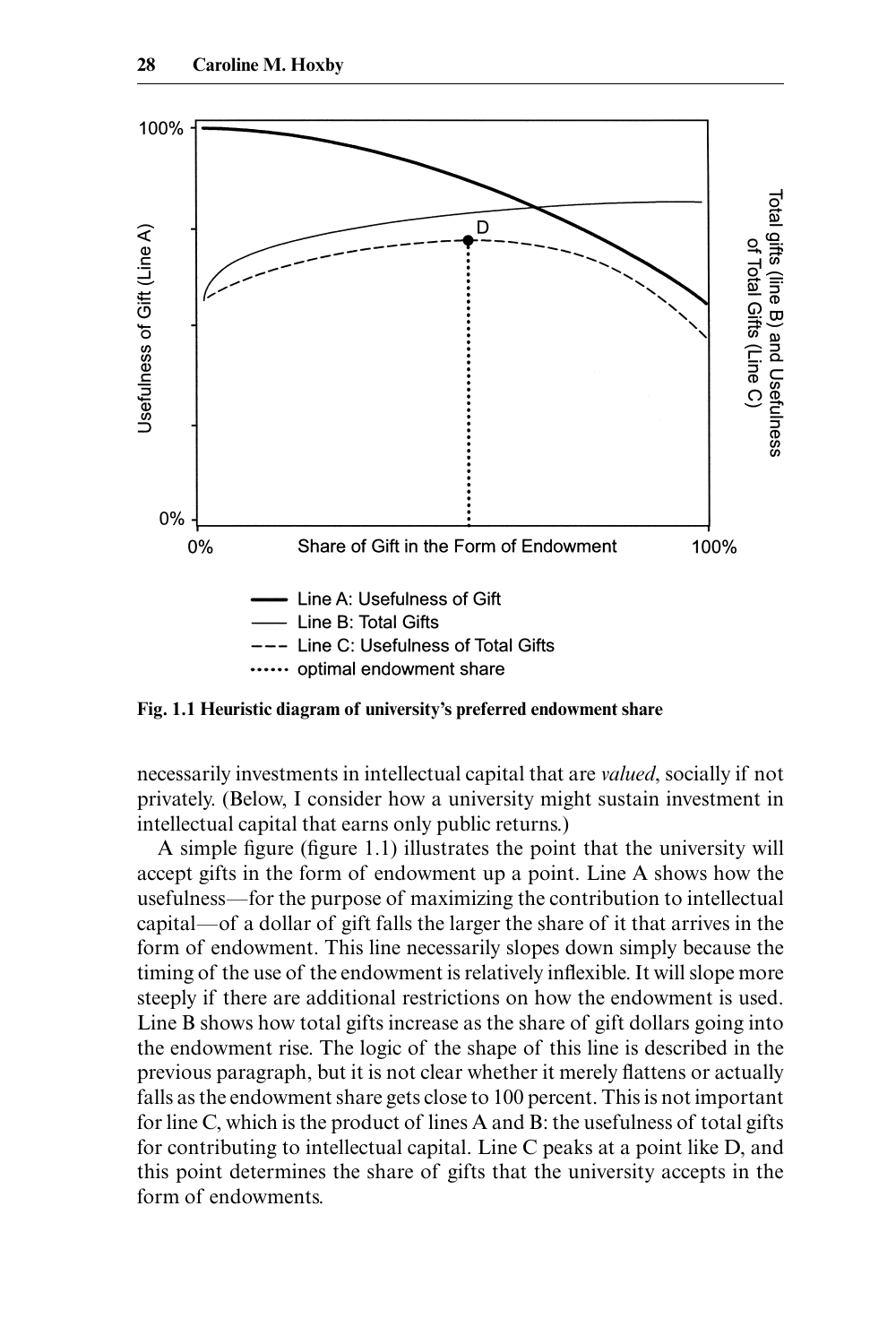#### *Researchers*

Now consider researchers, the returns on whose intellectual capital are more likely to be public, not private. Of course, the university can explicitly contract with researchers who are likely to generate private returns using university-derived expertise or infrastructure. For instance, the university can share in patents. In such cases, the university should solve the problem no differently than a venture capitalist would. In addition, the university can oblige its researchers to devote part of their effort to instruction so that they produce human capital in students, like any other input at the university. In this case, we are back to the problem of students, with that problem's solution of obligations and implicit contracts. Indeed, the optimal ratio of researchers' instructional-to-research time depends on the next part of the founder's solution.

This is the interesting problem of maximizing the university's ability to generate research that earns only public returns. The founder could simply sink his investment into a few generations of research, but these investments would quickly peter out because the purely public returns to this research would not generate university funds for new ones. The solution is a semiimplicit/ semiexplicit contract—this time with external funders—that is made more credible by the endowment.

The founder is not the only entity interested in knowledge that is a public good. There are other philanthropists who wish similarly to maximize their contribution to intellectual capital but who lack the wherewithal (or, perhaps more realistically, the timing) to build the expertise and infrastructure that would allow them to invest efficiently in intellectual capital. There are also philanthropists who wish only to contribute to intellectual capital in a narrow area and who therefore could not support expertise and infrastructure assets on an efficient scale. Finally, there is the government, which—to the extent that it maximizes social welfare—should internalize many of the public returns to research as though they were private.

To maximize his contribution to research that generates only public returns, the founder can use his initial funds to build expertise and infrastructure assets and to sponsor some first generation of research as a demonstration. He can then seek outside philanthropic and government funds to support research that can use the university's existing infrastructure and expertise or that only requires the university to build infrastructure and expertise in a cost-efficient way—that is, gradually and in a manner related to existing infrastructure and expertise. This is exactly parallel to the venture capitalist's problem. Recall, however, that the venture capitalist could credibly vouch for a project because he would have his own contract with the agent and would also stand to lose if his equity share were worthless. It is not so easy for a university to credibly vouch for research that is projected to earn purely public returns. Of course, the provisions of a grant can ensure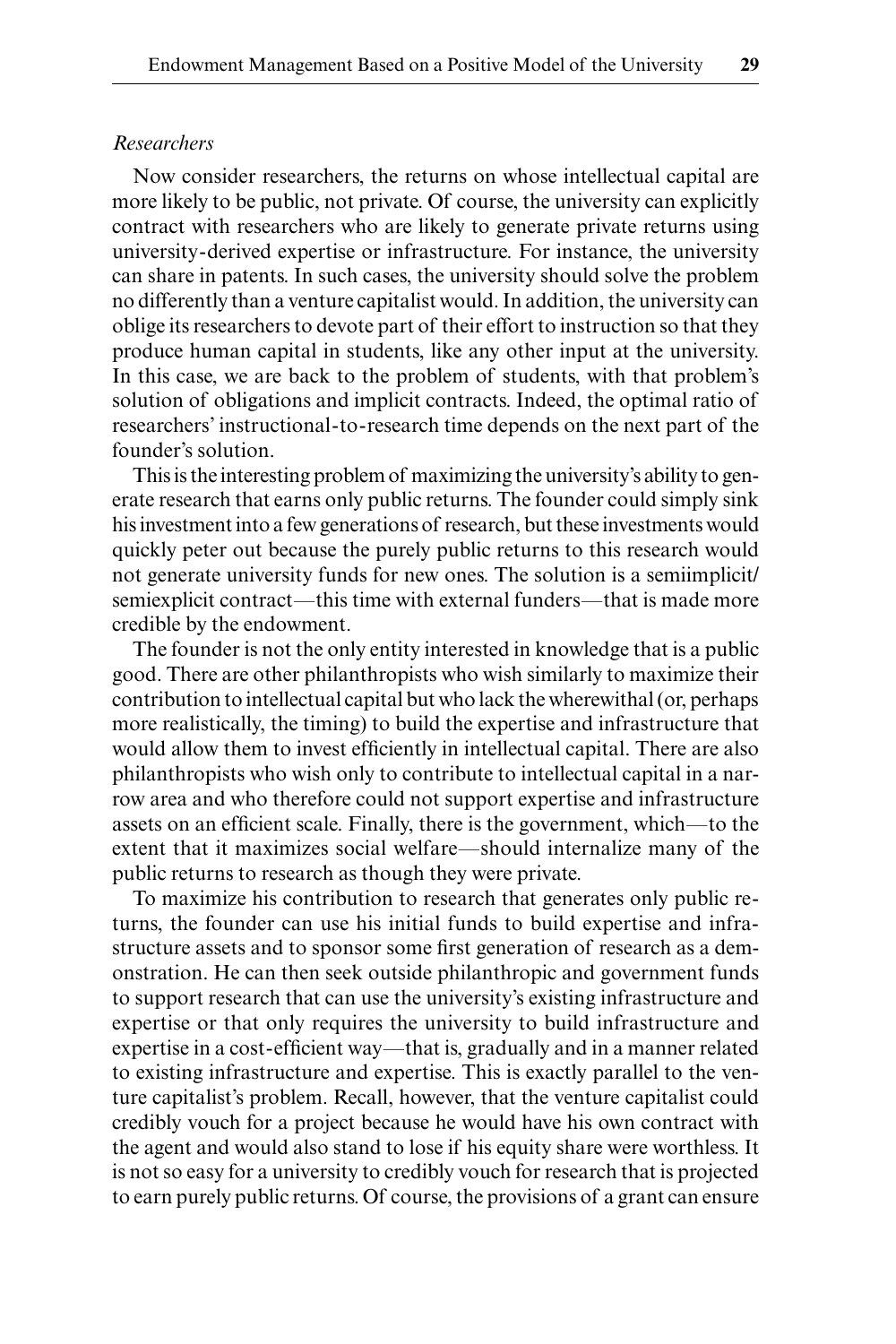that, as a formal matter, every dollar is spent as the funder intends, but an outside funder should have more confidence in the research if the founder, with his expertise, has also put his own investment at stake.

This is where it will help to encourage some share of gifts for research to be in the form of endowment. It will be easier to convince outside funders that their money will be used for the intended research if the university has tied its own hands by making some research gifts less useful if the university does not, in fact, build and maintain infrastructure and expertise in the area in question over a long period. That is, the benefit of having some gifts for research go to the endowment—as opposed to current use—is that the university thereby increases the total outside funds (including government funds) for research. This benefit must be traded-off against the costs of the restrictions imposed by the endowment rules.<sup>11</sup>

In short, maximizing his contribution to intellectual capital through research should cause the founder to solicit an optimal share of researchrelated gifts in the form of endowment. The implied figure would parallel to that for student gifts in form, although—of course—the parameters of the relevant curves would differ depending on the inferences outside funders draw from the university's restricting itself via the endowment.

#### **1.4 A Portrait of the University**

The university's problem, as presented in the previous section, is so abstract that it can be hard to see how it matches the universities that we know from our own experience. What would this university, which maximizes its contribution to society's intellectual capital by acting as a social venture capitalist, actually look like?

The instigating financial capital of the universities' founders—who undoubtedly would have been less prescient than the fictional founder would be unimportant, having long ago been dwarfed or replaced by the gifts of former students complying with their implicit contracts. Some alumni gifts would go to endowment and some to current use. The ratio would be a (surely not explicit) function of the degree to which the endowment nature of gifts increased the amount of gifts. Alumni who earned little (perhaps because they worked in public service) would not give or would give in some nonmonetary form: time, expertise, and so on. Above some earnings threshold, alumni would tend to give a share of their lifetime returns that was either steady or increasing in the scale of those returns. Thus, if the distribution of lifetime returns among alumni had a long right-hand tail, so would the distribution of donations within a cohort. (Note the word *returns*, as opposed

<sup>11.</sup> Interestingly, this is an argument for tenure of researchers that is quite independent of other arguments for and against. If the university wants to increase the credibility of its commitment to research in some area, tenuring researchers in that area is an effective way to tie its own hands to supporting that area for some time.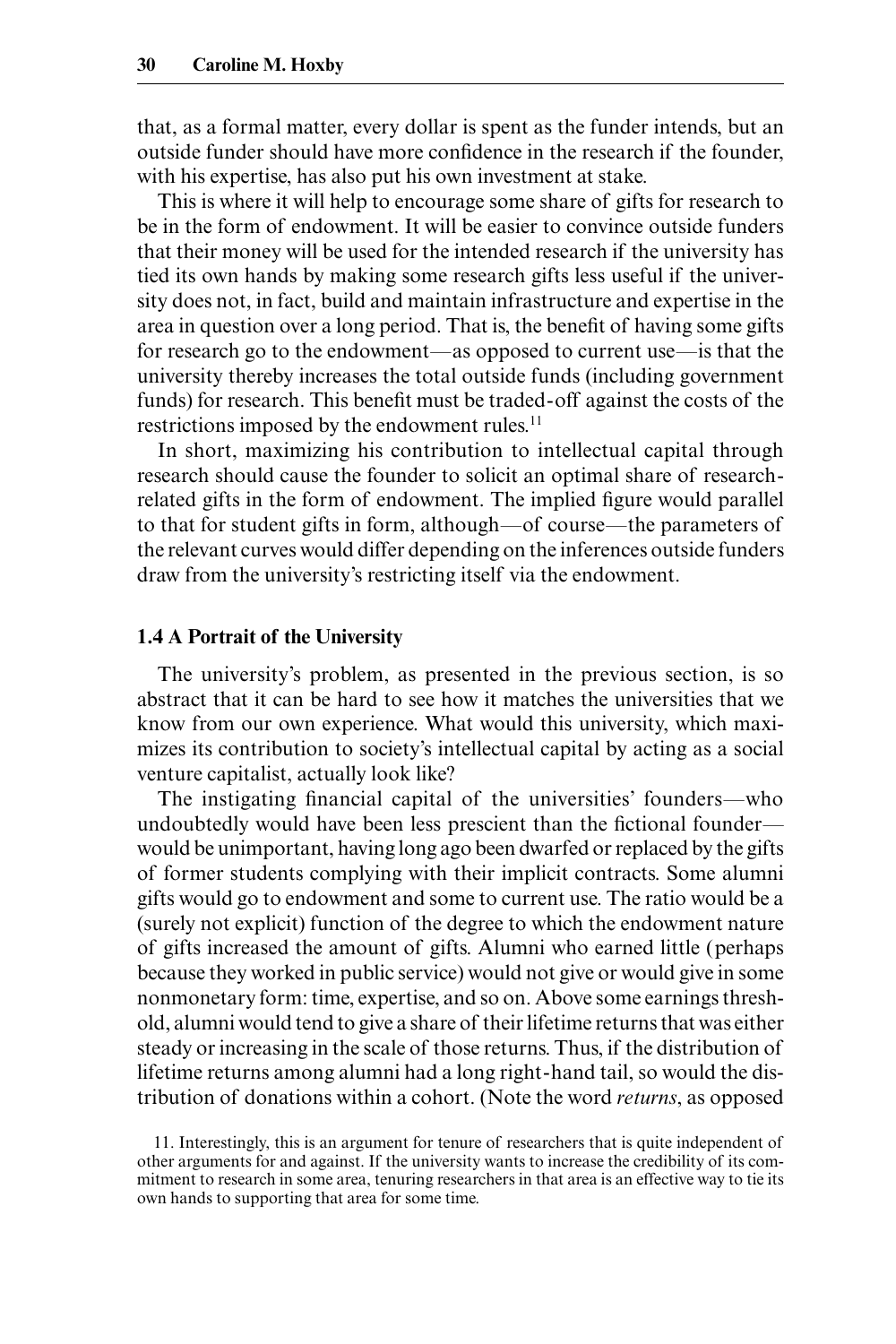to earnings or wealth. An alumnus who was born rich, for instance, might have modest returns on the investment that the university made in him, even if he had high earnings.)

Second, research would be supported by a few means. The university would have venture capital-like contracts with its researchers who use its assets to produce patentable or otherwise private return-generating research. Faculty time would often be split between instruction (human capital production) and research since the former activity would provide reliable returns through students. Finally, research that generated popular public goods would be supported by a combination of the university's assets (infrastructure and experts) and outside funders' money. Some gifts for research would be in the form of endowment, with the ratio again being dictated by the degree to which the endowment nature of funds increased the amount of outside funds.

The infrastructure and expertise of the university would continually, gradually drift from the areas that earned high social returns in the past to areas that were likely to earn them in the future. This would not necessarily be intentional. Rather, it would be an organic response to the project (student and research) opportunities that arose. For instance, the university might routinely accept grants that required it to add incrementally to infrastructure and experts, and the gradual piling up of these increments would slowly change the nature of these key university assets.

The higher the aptitude of the students at a university, the greater would be the investment in their education. Students would be asked to pay for part of the investment, according to their ability to do so, to reduce their moral hazard. Unless the highest-aptitude students were systematically much more able to pay than their slightly lower-aptitude peers (and so on down the aptitude spectrum), the universities that enrolled the highest-aptitude students would also subsidize the current cost of their education the most. These same universities would thus be most reliant on inculcating an sense of obligation to the next generation of students and on supporting the credibility of their implicit contracts through thoughtful use of the endowment.

A few caveats are in order here. First, it seems unlikely that a university could create a sense of loyalty or obligation if it invested substantially different amounts in different students. Thus, universities are likely to be fundamentally constrained in how heterogeneous their admissions can be.<sup>12</sup> Second, an alumnus's sense of obligation may be reduced if the next generation of students looks too dissimilar from his own cohort. Thus, the university may be constrained to alter the character of its student population gradually. Third, it may be easier to instill a sense of obligation in a

<sup>12.</sup> That is, a university might find two students who have the same rate of return on human capital investments but whose optimal size of investments differed substantially. If the university were constrained to make similar investments in all of its students, it could not admit both students even if both students could, in fact, benefit from the same university assets.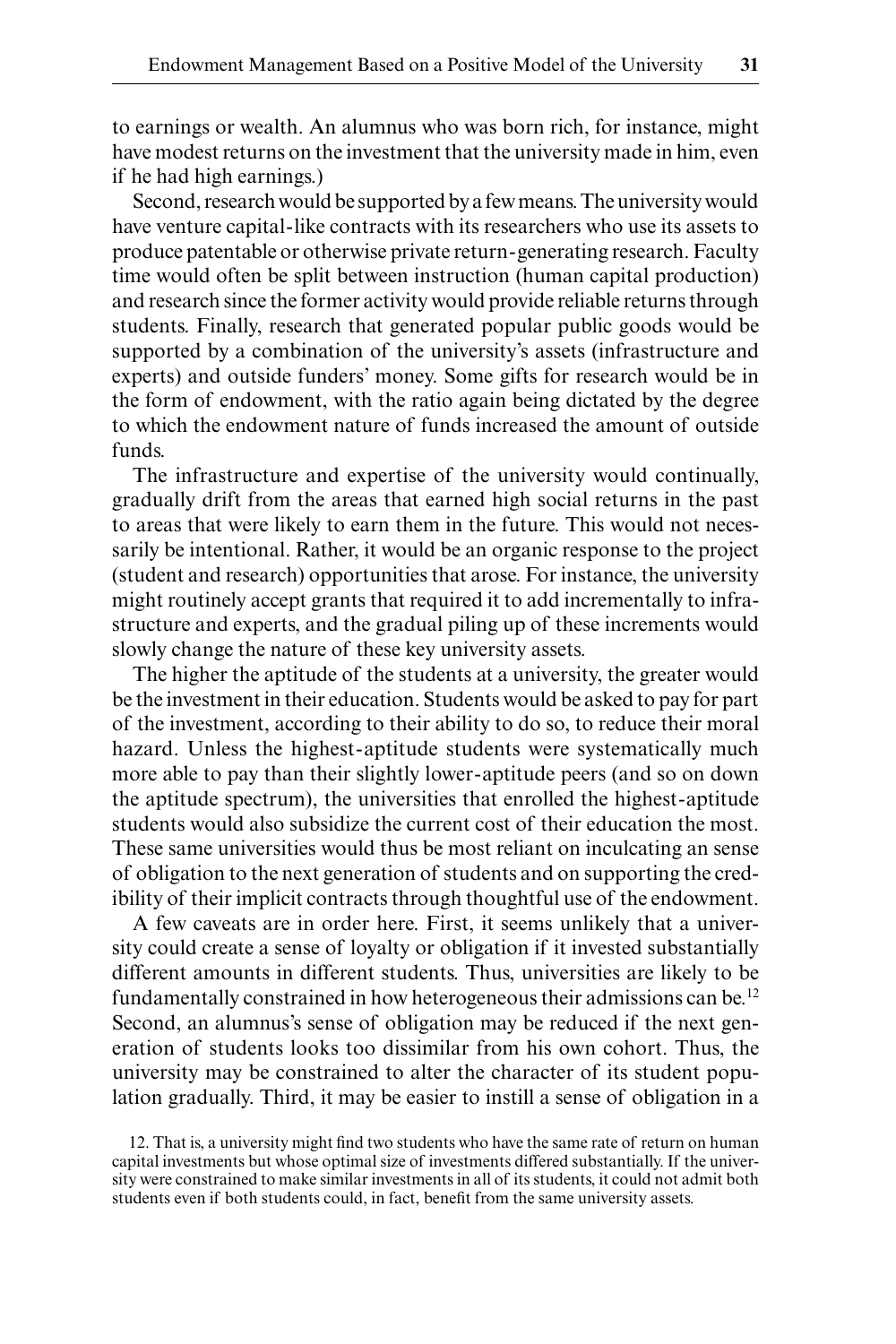student if he is surrounded by a critical share of students who already have it. Thus, a university may find it difficult to move wholesale into new campuses at which none of the students already have the tradition of obligation. Fourth, nothing that has been said constrains a university to contribute intellectual capital through *both* human capital and research. Indeed, very selective liberal arts colleges fit the university model except that the research components do not apply.13

It is important to observe that the university modeled here might make investments in intellectual capital that simply do not get made in countries in which no one has solved the founder's problem in the founder's way. That is, there is no reason to think that every country will develop very selective private universities that make investments in human capital on the same perperson scale as America's top private universities do. If some mechanism that mimics the founder's solution does not arise, some intellectual capital investments will probably just not be made because conventional financing would not work. Of course, in theory, it would be possible for a government to mimic the founder's solution. However, governments have political constraints that private universities do not.

#### **1.5 Implications for Endowment Management**

It will be observed that the model implies that university endowments came into being for fairly simple reasons. If the object of the university is to maximize its contributions to intellectual capital, its social venture capital activities are its reason for existence. The endowment arises simply because returns must enter an investment pool before being reinvested and the university is able to make greater investments in intellectual capital if it accepts some returns (and some gifts to support research) in the form of endowment. Thus, the main thing that is true of the endowment is the obvious thing: it represents a series of commitments that the university has made to invest funds in a set of intellectual capital projects. Importantly, the endowment has no independent purpose or objective of its own. This is why it should *not* be possible to define an objective for the endowment that is independent of the other side of the university's portfolio—the social venture capital side.

## 1.5.1 The University's Investment Problem, the Basic Version

Consider a university that is deciding what to do with its available investment pool. This pool consists of all current-use funds, all endowment income, and other funds that the university could legally use, including various forms of decapitalization, and even borrowing. (In this subsection,

<sup>13.</sup> A handful of all-research universities appear to be sustainable (Rockefeller University, for instance), but they are narrowly focused. The fact that many universities combine human capital creation and research suggests that the activities enjoy substantial production synergies.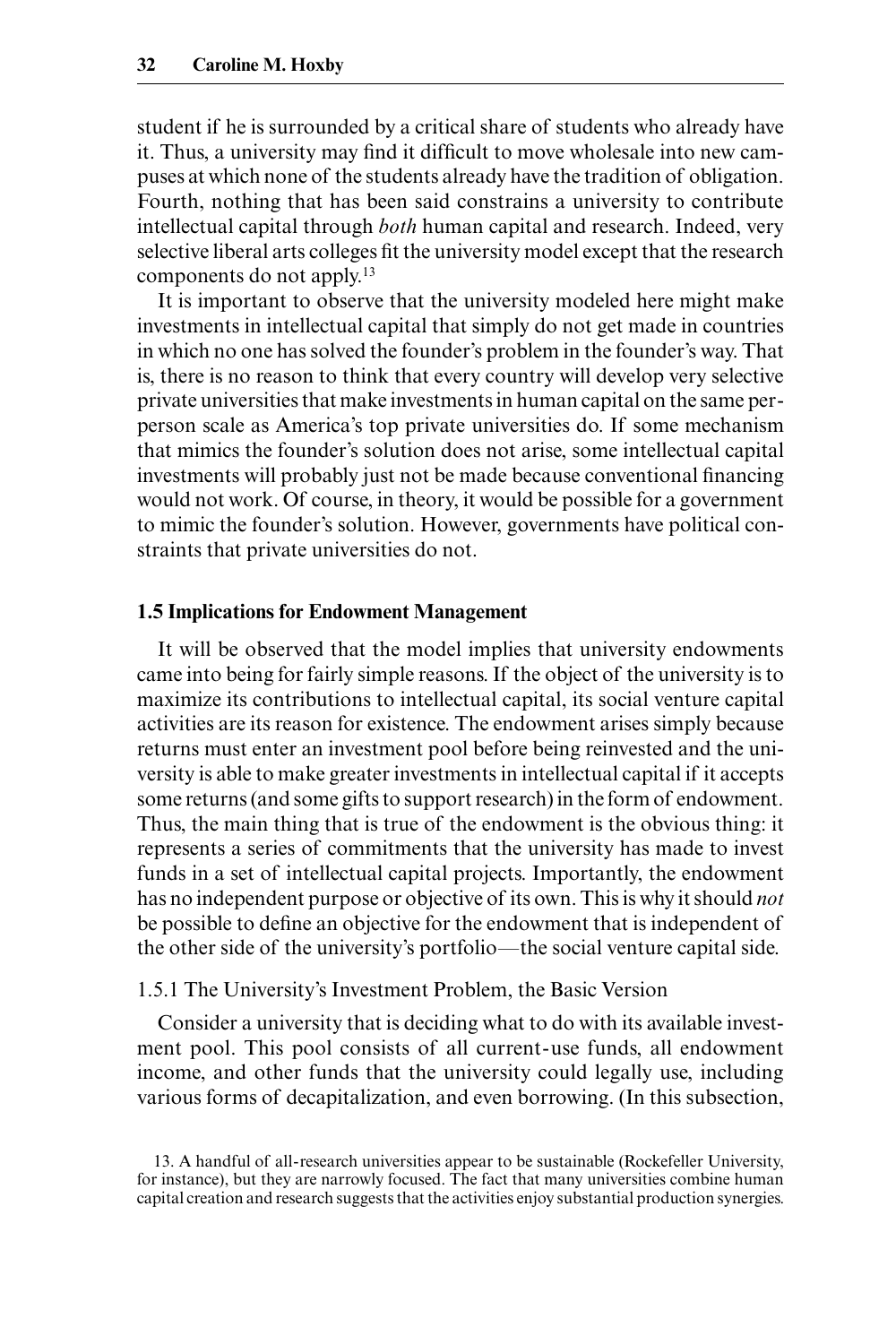I ignore specific restrictions on the use of funds but will return to this problem.) The university's problem is fairly straightforward to describe, though not straightforward to solve in practice.

The university knows the current set of intellectual capital projects that it could pursue—that is, all of the students and research in which it could potentially invest in the current period. Let us suppose it has rational expectations about the intellectual capital projects that will arise in each future period. For each project, current or future, the university can assign probabilities to each possible scenario of expenses and returns. That is, the university can reduce each project to the market value and investment risk characteristics it would have if it were a traded asset: it has a certain expected return, variation around that expected return, and correlations between its return and those of other projects owing to exogenous events. For instance, some projects might be sensitive to the price of oil. Other projects might be sensitive to which party controls Congress.

Suppose, for a moment, that projects did not need to use the assets specific to the university—its infrastructure and expertise—that have the convex adjustment costs we have emphasized. That is, suppose that projects only required inputs (in addition to the student or researcher himself) that could be bought at a world market price. Then, the projects could be evaluated fairly independently. The university would compute the properties of each potential project as an asset and find the optimal path of current and future portfolios, knowing that funds would be available in each future period for projects in one of three ways: (a) there would be returns generated by the endowment principal, (b) there would be funds if some money currently in the investment pool (such as current endowment returns) were not invested in current intellectual capital projects but "saved" for future projects by being invested in financial markets, and (c) there would be returns from past intellectual capital projects or cash flow from outside funders who were committed to research projects. Then, the procedure for finding the optimal *financial market* portfolio would be what Merton outlines—except that his solution is framed quite differently because he does not think of projects/assets with expected investments flowing out and returns flowing in. He thinks of cash flows, including expenses, which he models as an exogenous, dynamic, stochastic process. However, for any given path of current and future intellectual capital projects, there is a reduced-form that can be expressed purely as cash flows. Thus, Merton's fundamental solution method carries over, although of course the solution would look different with cash flows that are more realistic than the processes he actually uses. Moreover, the insights he derives carry over as well, namely:

• The spending rate on the endowment falls out of the optimization process and depends on the social venture capital side of the portfolio. In fact, no rule that is independent of the intellectual capital side of the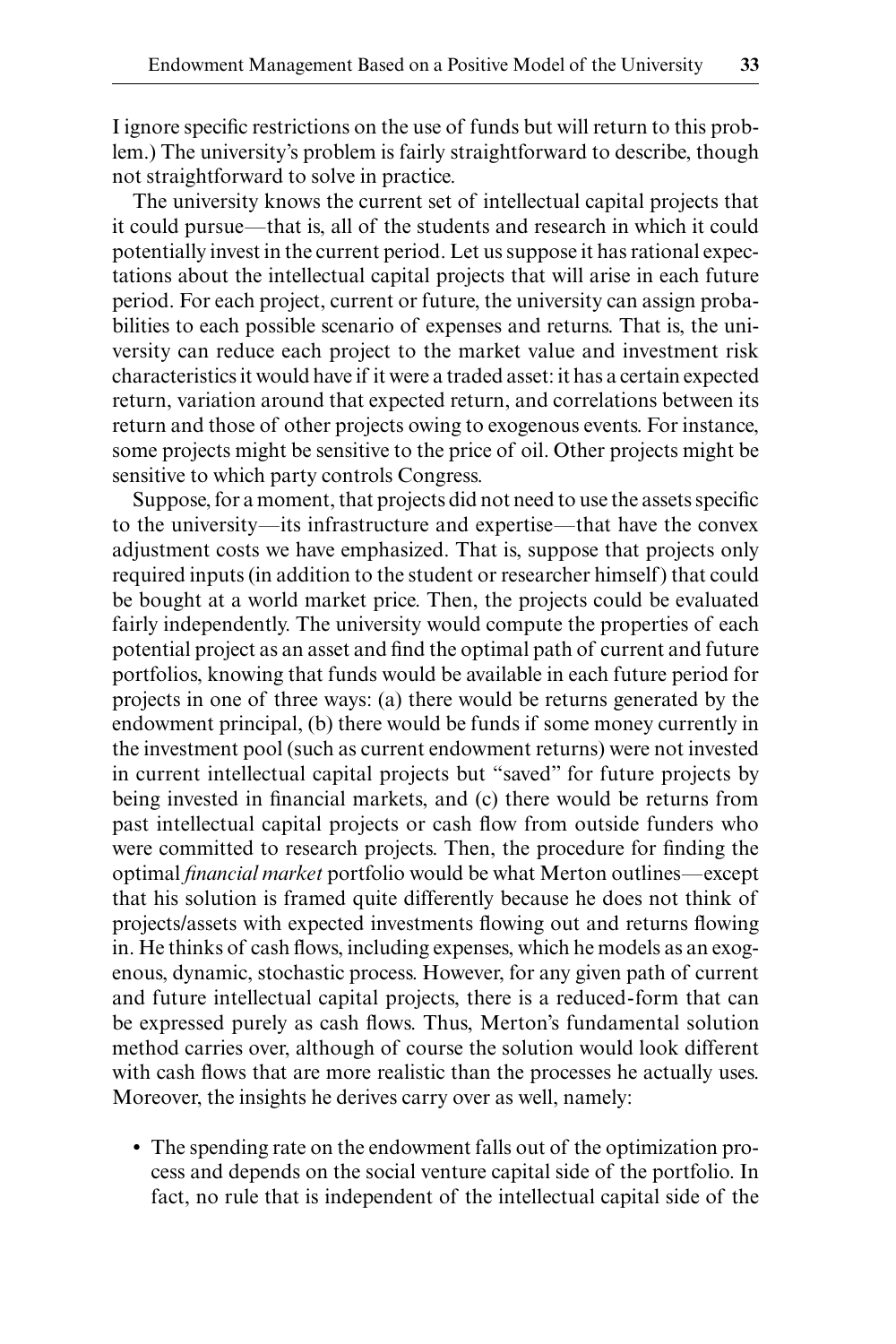portfolio makes sense. This excludes simple rules such as "4.5 percent of the last three years' rolling average of total endowment market value."

- The optimal portfolio allocation for the endowment will be such that the university's financial assets have risks and returns that offset those of the university's intellectual capital portfolio. For instance, if the university's intellectual capital is disproportionately in projects that depend on demand for computer software, its financial assets ought to diversify its total portfolio away from that industry.
- An important function of endowment investments is to hedge against unanticipated changes in the costs of university activities. For instance, a university might invest some of its financial portfolio in real estate near campus that could be used for faculty housing.14

# 1.5.2 Incorporating Restrictions on the Uses of Funds

In fact, a university's pool of available investment funds is not unrestricted as to uses. Sizeable parts of it are restricted, and returns and cash flows associated with current intellectual capital projects are often restricted as well. Flows from outside funders are often highly restricted, but alumni sometimes place restrictions on their gifts as well.

Thus, instead of solving a single investment problem as described above, in the model the university instead solves a series of investment problems, sequentially, as follows:

- Begin with the most restricted investment pools and the potential projects that qualify for them. Solve for the optimal current and future portfolio of these projects. Remove the projects that get funded from consideration. Remove the funds that are invested in these projects from the pool that could be invested in financial markets instead of the intellectual capital side of the portfolio.
- Proceed to the next most restricted investment pools and consider all of the remaining potential projects that qualify for them. Again, solve and then remove the relevant projects and funds from further consideration.
- Continue sequentially until the unrestricted investment pool is reached, at which time all remaining potential projects are considered. Solve the problem as described in the last section, noting that all investment pool funds that were not committed (that is, those from all of the restricted pools as well as those from the unrestricted pool, if any) should be invested in the financial market side of the portfolio to attain goals like diversification and cost hedging.

Although the sequential process may appear at first to be onerous, in fact it should reduce the scale of the problem at the final stages greatly because

<sup>14.</sup> This is an example drawn from Merton (1993).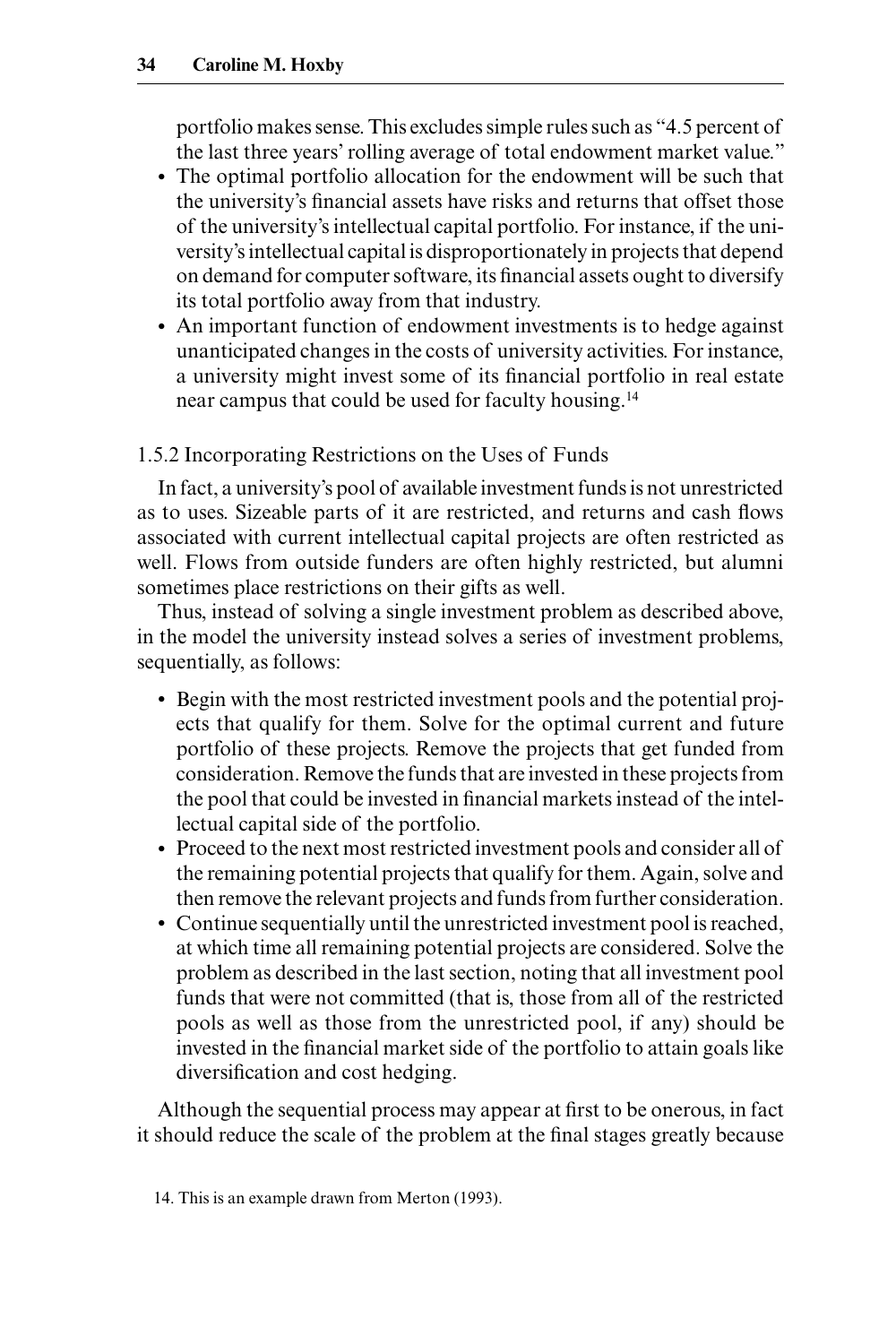the university will need to consider a smaller number of potential projects for unrestricted funds.

### 1.5.3 Adding Adjustment Costs to the University's Problem

Unfortunately, if we make the problem more realistic by allowing for convex costs of adjusting the university's expertise and infrastructure, the problem could go from being tractable (though certainly demanding) to intractable. I first describe the problem broadly, at which point it should appear intractable, and then discuss why it might be fairly tractable in practice.

Suppose that the university fully understands the costs of adjusting its expertise and infrastructure.<sup>15</sup> Then, when it considers every potential intellectual capital project, it must consider the costs of adjusting its expertise and infrastructure to serve the project. Those adjustment costs will, in turn, depend on which other projects are being implemented concurrently and which projects were done in the past. If we consider all of the ways in which projects' use of expertise and infrastructure could interact, the number of portfolios that we should consider would grow explosively large. That is, the state space would explode.

To make this concrete, suppose that the same faculty member can either engage in important instruction or lead an important research project. If the university considers the research project first, it might allocate her to that project and invest in it. It might then find that the instruction was a poor investment because it would require the university to hire someone else just like her, and the cost of making this hire might be very expensive. If the university had considered the same projects in the other order (instruction first, research second), it might have come to a different conclusion—for instance, investing in the instruction but not the research. Moreover, although the difference in these two decisions might seem small, they would not be because whichever project gets done would not only occupy the faculty member's time but would also absorb some other infrastructure and expertise—which would have domino effects on other projects. These other affected projects would affect yet more projects, and so on.

For another example, consider a university that foresees that some area of research that is not productive now will possibly be highly productive in twenty years—if the university has certain expertise and infrastructure by then. Then, the university must consider all of the possible paths:

• starting projects now that are unproductive but that build some infrastructure and expertise in the relevant areas. This will make related future projects more attractive, leading to more infrastructure and expertise being built;

15. Of course, it might not understand its adjustment costs fully, but allowing for this would merely add a layer of difficulty without adding clarity.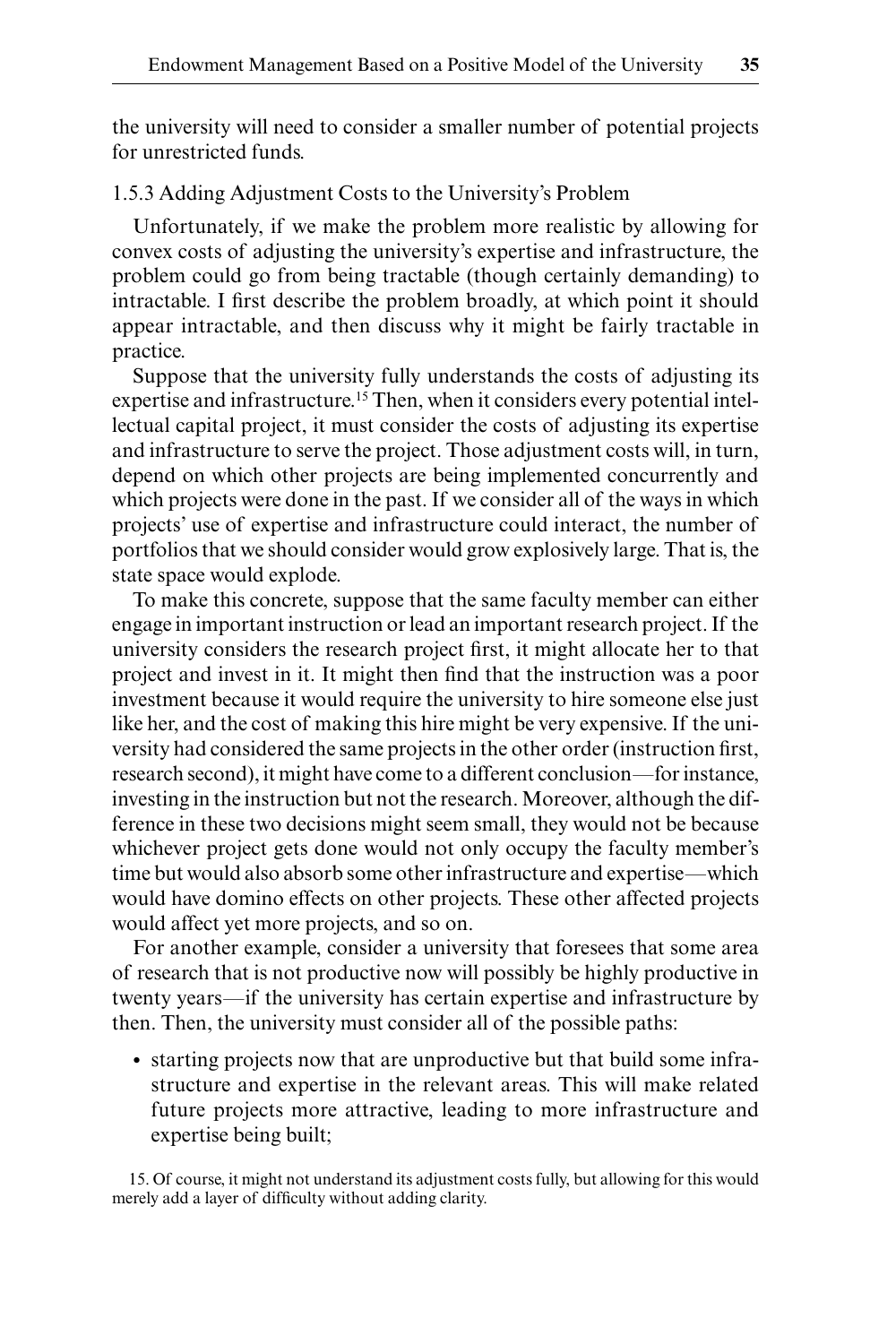- starting projects at some intermediate time (ten years, say) and incurring greater adjustment costs then, in the hope that the ten-year-out projects are sufficiently productive to justify the costs, especially when the twenty-year-out projects' dependence on that infrastructure and expertise is considered; and
- waiting for twenty years to start the relevant projects and incurring massive adjustment costs then.

Each of these paths will have domino effects on other potential projects that overlap in time and use of the university's infrastructure and expertise.

Thus, with adjustment costs, the investment portfolios that should be considered would appear to be endless in number. I would argue, however, that the situation is not so dire because: (a) many of tomorrow's projects are extremely similar to today's projects so that the number of future contingencies is much smaller than it appears, and (b) although universities' per-period adjustment costs at the extensive margin are large and highly convex, its adjustment costs at intensive margins are small.

The first of these points is easy to see: next year's cohort of potential students is so much like this year's cohort of potential students that they are nearly interchangeable. Thus, it is *possible* that a biology course developed for this year's cohort of students (because it was a good investment in them) might be a bad investment for next year's cohort of students. However, possible is not likely. Similarly, a good share of the "new" research ideas that arise each year are, in fact, very closely related to the "old" research ideas that arose in the previous year.

The second of these points—extensive versus intensive margin adjustment costs—means that it is costly for universities to quickly acquire expertise and infrastructure that forces them to grow (in size or area of expertise), but not costly for universities to transform existing expertise and infrastructure among uses that are already in their project portfolios. For instance, if a university decided to double the size of its entering class overnight, this would entail tremendous adjustment costs owing to the need to build student housing, increase faculty, and so on very quickly. In contrast, if a university decided to stop admitting classes that were one-third humanities majors, one-third sciences, and one-third social sciences and start admitting classes that were two-thirds humanities, one-sixth sciences, and one-sixth social sciences, this would generate costs but they would not be nearly so dramatic. Some libraries, classrooms, housing, administrators, student support staff, and so on would flow fairly easily from, say, social science to humanities use. Thus, the university should treat as similar various project portfolios that have the same implications for the extensive margins of adjustment, even if they have different implications for the intensive margins of adjustment.

In short, including adjustment costs in the university's investment problem does make the problem more difficult, but perhaps not absolutely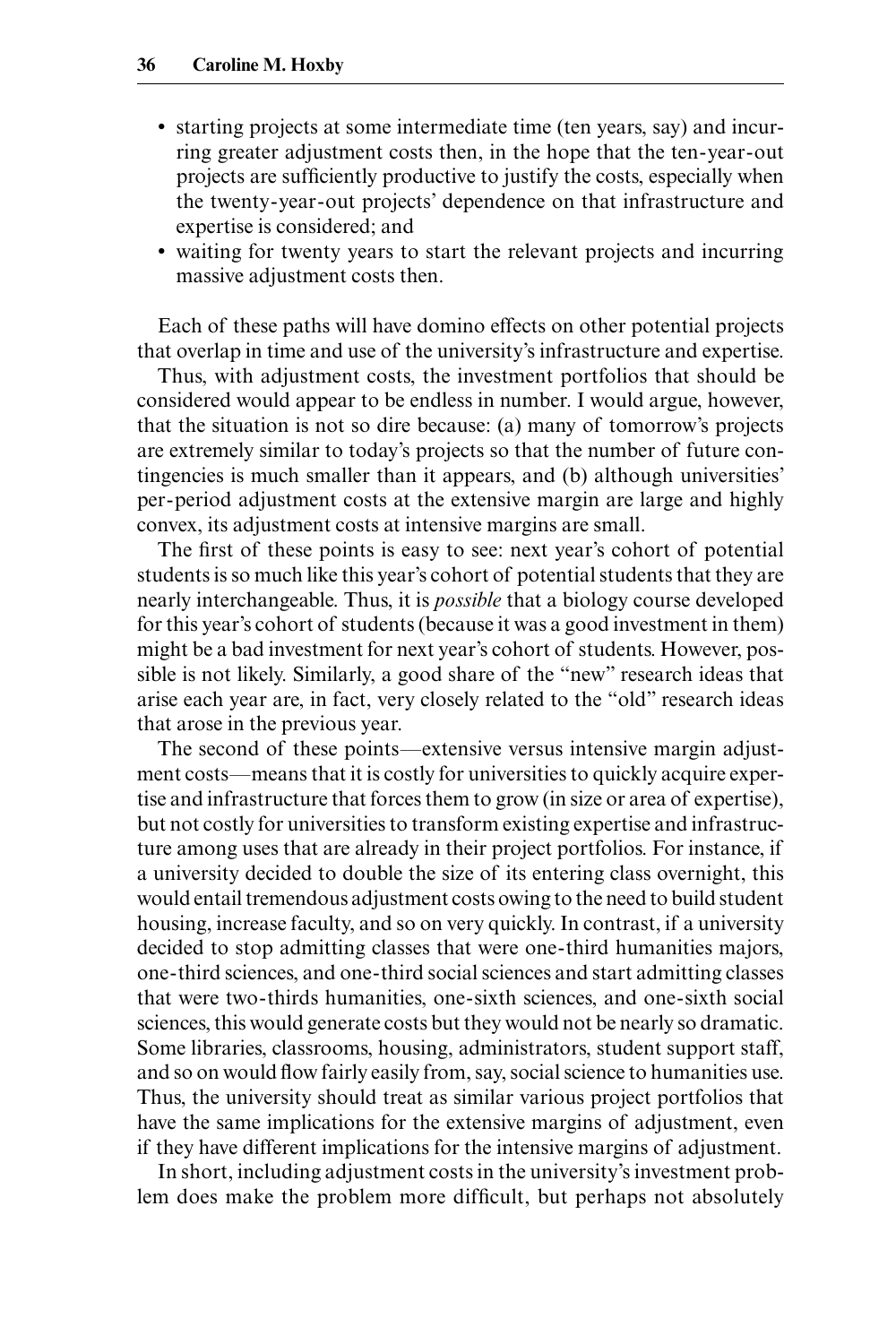intractable. A practical person solving the university's investment problem might do well to focus only on the adjustment cost implications of (a) new projects that are very unlike existing projects, and (b) projects that involve building substantial expertise or infrastructure at the extensive margin.

#### **1.6 Conclusions**

The proposed, positive model of the university has implications for numerous questions, and many of the more abstract questions have already been addressed. For instance, section 1.5 described how the spending rule—which probably should be called a "function" rather than a "rule"—would arise in this model. It also described how optimal portfolio allocations should be determined by a university following this model—on both the intellectual capital and the financial capital side. But these answers, which include the insights first derived by Merton, are very abstract. It may therefore be useful to answer a few, less abstract but related questions.

*In the context of the model, what would a university do if, for exogenous reasons, its financial market portfolio were temporarily earning a very high rate of return?*

This is the circumstance in which a university thinks about keeping funds in the financial market portfolio that might, in an ordinary period, be invested in the intellectual capital side of the portfolio. The logic is that the university could make so much money on financial assets that reducing its current intellectual capital investments would make sense: it would be enabled, thereby, to increase future intellectual capital investments by so much that the university's total contribution to world intellectual capital would increase.

This logic is, indeed, what falls out of the model: current intellectual capital projects face a higher hurdle rate. *However*, the university's managers would take account of the fact that, if they restricted or reduced intellectual capital projects now, they would face even higher adjustment costs of implementing intellectual capital projects in the future, when the period of remarkable financial returns was over and they needed to start making intellectual capital investments at a higher rate than before.

A related question that often occurs to potential donors is whether they should donate now or later—because they believe that their *personal* rate of return will be high in the near future, relative to the university's. Of course, potential donors are not always correct that their personal rate of return will be higher than the university's. But, even if they are, potential donors probably do not take account of how they affect adjustment costs when they give in the future instead of now. In the context of the model, this is problematic. The model implies that universities would try to make potential donors internalize the adjustment costs they impose.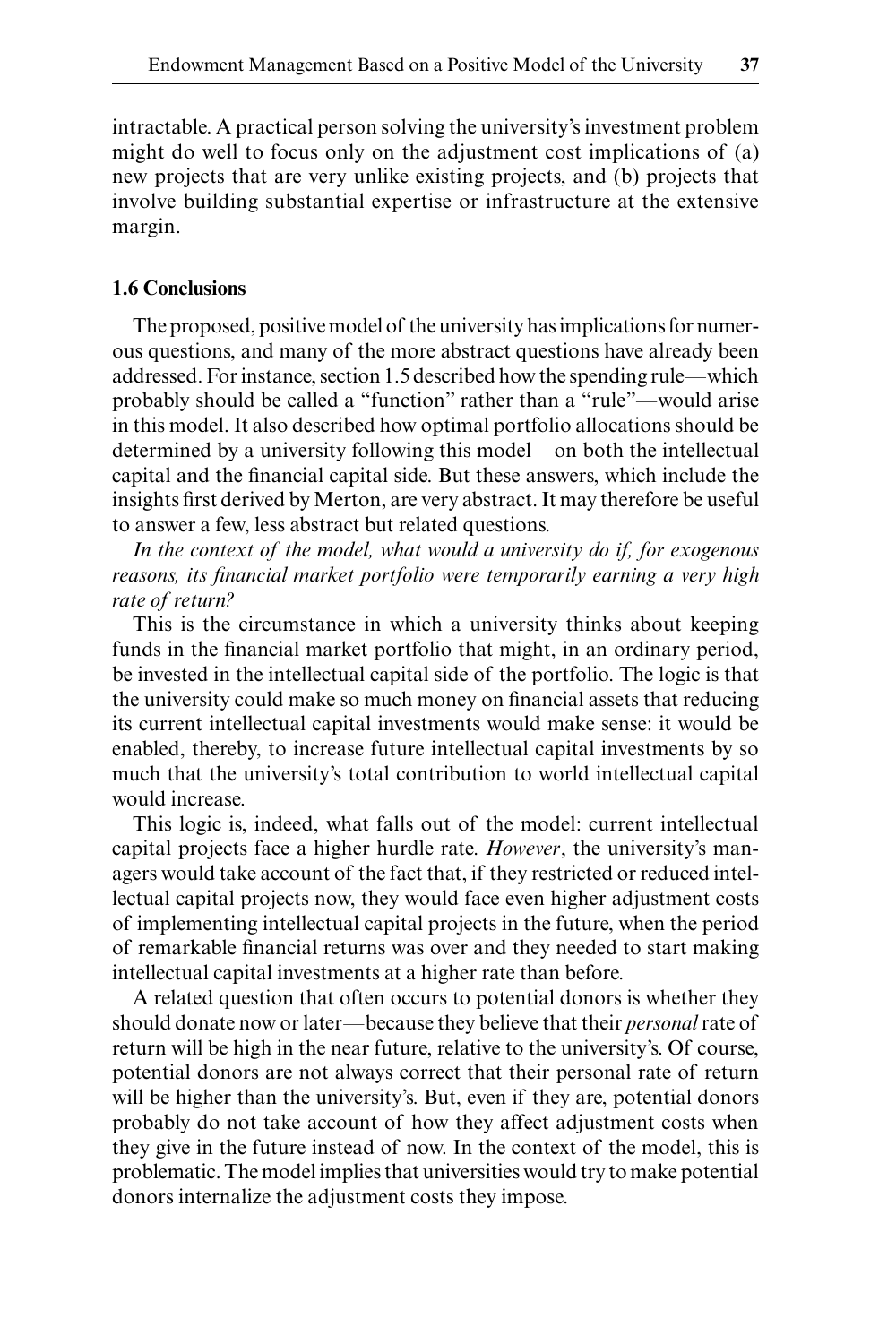*In the context of the model, what would a university do if, for exogenous*  reasons, considerable parts of its financial market portfolio were underwater *and could not be liquidated except at very high cost?*

This is another circumstance in which a university thinks about keeping funds in the financial market portfolio that might, in an ordinary period, be invested in the intellectual capital side of the portfolio. The logic is that it is very expensive, in terms of foregone future intellectual capital, to invest in intellectual capital because the cost of funds is the rate at which the institution can borrow.

This logic is, indeed, what falls out of the model: current intellectual capital projects would face a higher hurdle rate. Most obviously, the university might wish to shed expenses that are not associated with assets that have convex adjustment costs—certain staff who have fairly generic skills, for instance. *However*, the university's managers would again take account of the fact that, if they shed infrastructure or expertise, they might face high costs of reacquiring it in the future. In short, the model implies that universities will gain from developing a clear understanding of their adjustment costs, especially those that occur after downward adjustments in infrastructure and expertise (since these are not common).

*In the context of the model, what would a university do if its financial market portfolio seemed always to be earning a substantially higher rate of return than its intellectual capital portfolio?*

Because the universities do not actually attempt to compute the value of their intellectual capital projects as assets, it is quite possible that this question only appears to be common. Thus, one response to this question is that it should not be answered until the university has made the calculations to show that it is, in fact, a question.

However, assuming that it is a legitimate question, the model quite possibly implies "do nothing." In the model, the funds given to universities are there for the purpose of investing in intellectual capital, not running a financial business on the side. Thus, the only legitimate, alternative use of current-investment funds would be later investments in intellectual capital. It is possible that the intellectual capital side of the portfolio will always earn lower returns.

More specifically, the model implies that the university should assess its intellectual capital investments in a slightly different way, depending on whether they do or do not have related financial assets. Consider first the intellectual capital projects that should be related to financial market assets. For instance, if some firms are making tremendous profits, why are some of the university's alumni not leaders of or investors in these firms? If some inventors/entrepreneurs are making great profits, why does the university not have a stake in them, either through a patent or through having educated the inventors? Perhaps the university trains future managers and investors poorly. Perhaps the university's research in areas that generate private profits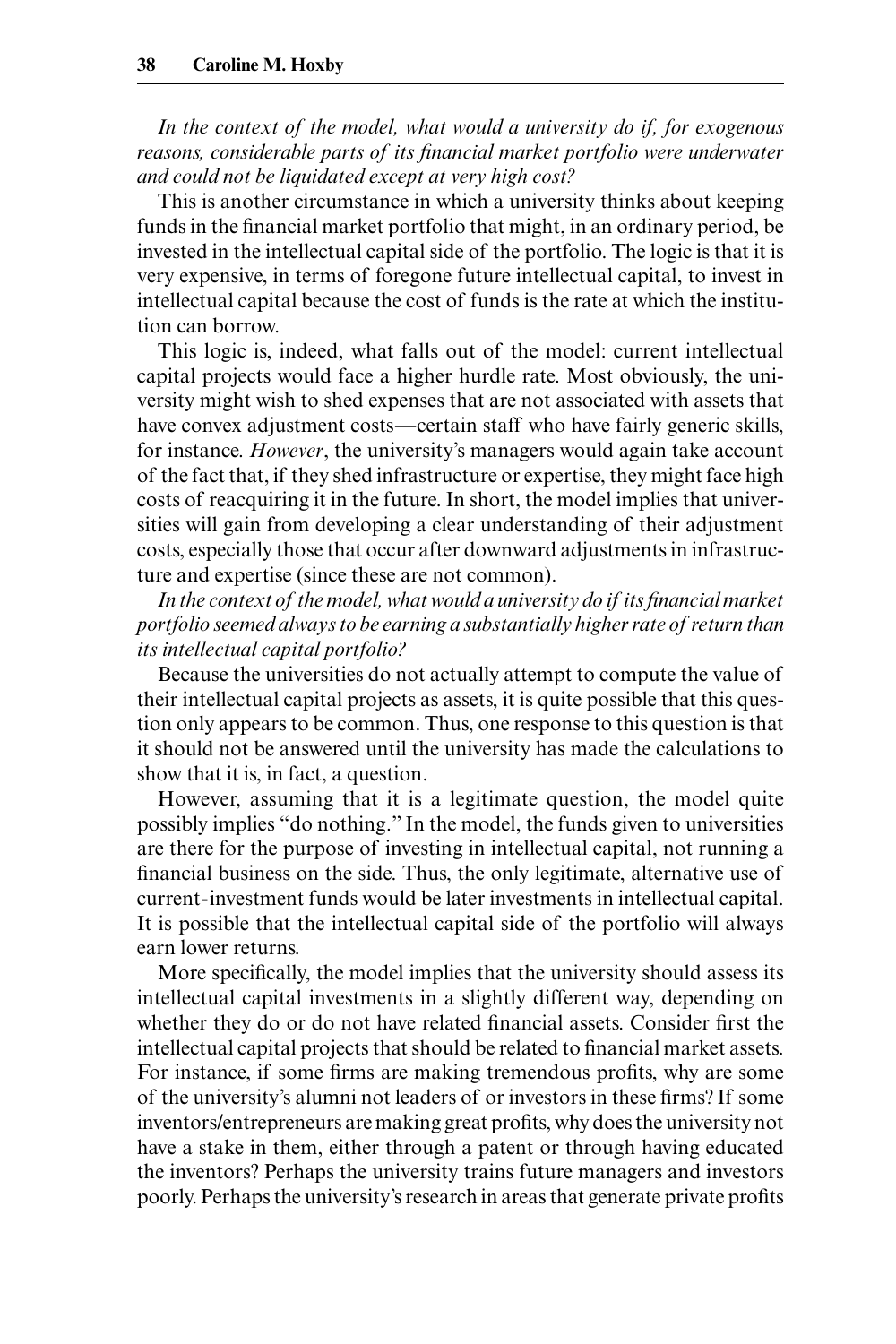is not conducted well. Perhaps the university is not pursuing patents in which it has a legitimate stake. Perhaps the university is not succeeding in convincing its students of their obligation to the next generation.

Now consider the intellectual capital investments that have scarcely related or no financial assets. The lack of related financial assets is prima facie evidence that the returns are largely public. However, even these investments can be subdivided. For some, external funders are in as good a position as university experts to evaluate the social return to the project—curing a disease that affects a population of poor people, say. For other projects, external funders may lack the expertise to evaluate the social return to the project for instance, moving the frontier in an abstruse area of math or deciphering a papyrus that contains a lost Greek tragedy. If external funders are not funding a public returns-producing project that they can evaluate, the model implies that the university ought to improve its communications with them or reconsider the public value of the project. However, if the only people expert enough to understand the project's public value are experts who dwell in universities, then the model suggests that the university can do no better than consulting its own understanding and that of experts at peer institutions.<sup>16</sup>

*In the context of the model, what would a university do if its financial market portfolio seemed always to be growing as a share of its total (financial plus intellectual capital) portfolio?*

Again, because universities do not actually attempt to compute the value of their intellectual capital projects as assets, it is quite possible that this question is wrongheaded. This is another argument for making the calculations, even if they are imperfect.

Assuming that the question is not wrongheaded, however, the model implies that the financial side would only grow persistently as a share of the total portfolio if (a) the returns on future intellectual capital projects were *substantially* higher than those of today's intellectual capital projects, and (b) adjustment costs were such that when those future days arrive, the cost of suddenly needing to provide infrastructure and expertise to them would not be exorbitant.

Since circumstances (a) and (b) probably do not often arise in conjunction, the model implies that a university should examine itself if its financial market portfolio's share of its total portfolio rises very persistently. It seems most likely that this would occur if the university were not solving its investment problem correctly according to the model.

### 1.6.1 Key Implications of the Model

A few key implications of the model should now be evident. First, it implies that an optimizing university would actively attempt to compute

16. In the long run, there may be returns to universities from educating more people to understand the public value of projects of the type in question.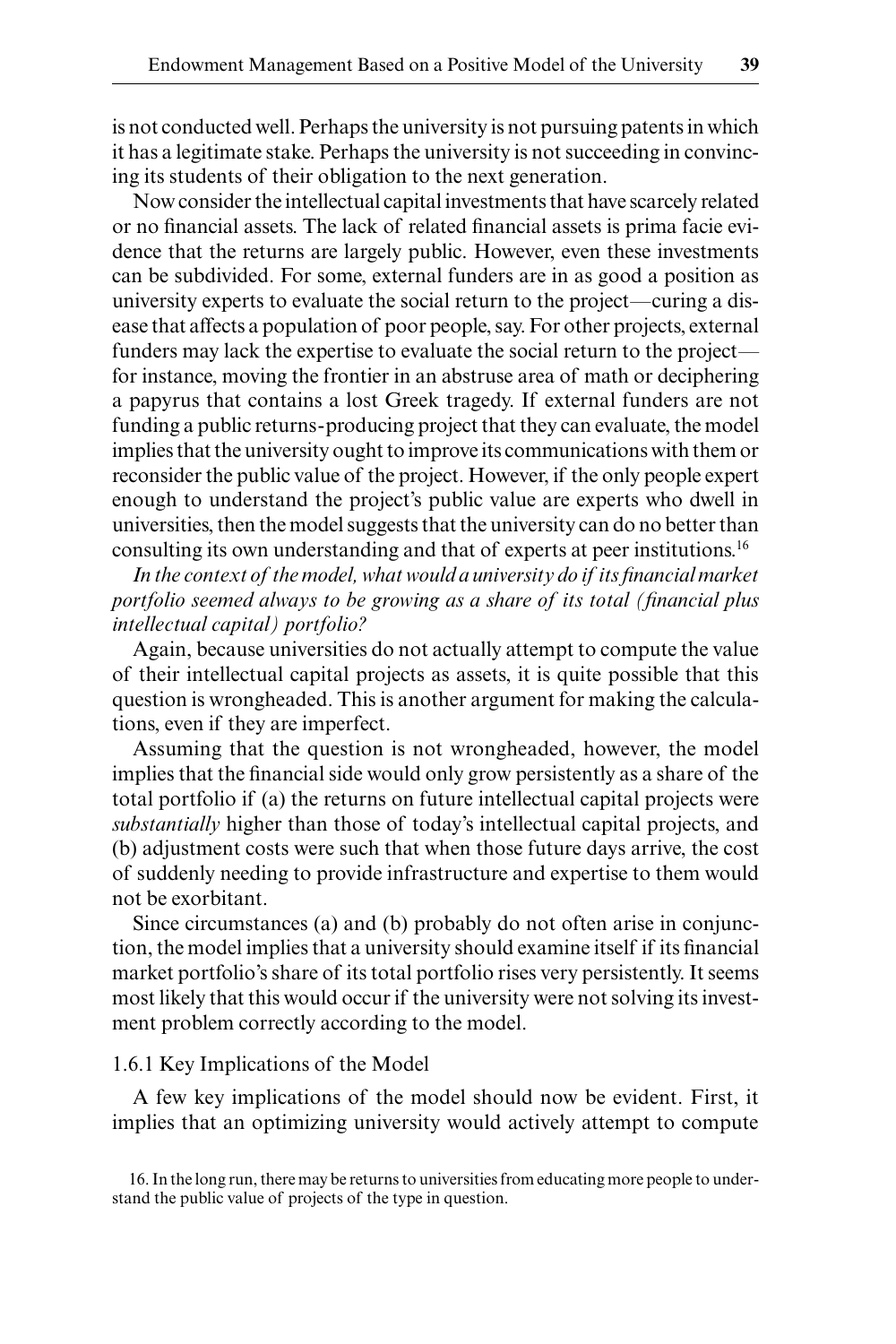the values in its intellectual capital portfolios. This may be difficult, but the best available estimates would be better than none for the purposes of university and endowment management. Second, it implies that an optimizing university would attempt to calculate its adjustment costs. Knowing these costs is important for making every investment decision, whether on the intellectual or financial portfolio side. Third, the model implies that an optimizing university's leaders (the president, provost, and so on) would be in close communication with its endowment managers, with the specific goal of exchanging information on the value of existing intellectual capital investments, on returns to prospective investments in intellectual capital, and on adjustment costs. These exchanges should generate spending rates on the endowment that depend on and routinely adjust to circumstances on the social venture capital side of the portfolio. Overall, the model implies that highly endowed universities can make greater contributions to world intellectual capital—arguably, contributions that no other entities can make—if they manage both sides of their portfolios in a rigorous and coordinated manner.

# **References**

- Advisory Committee on Endowment Management. 1969. *Managing Educational Endowments: Report to the Ford Foundation*. New York: Ford Foundation.
- Bergemann, D., and U. Hege. 1998. "Venture Capital Financing, Moral Hazard and Learning." *Journal of Banking and Finance* 22:703–35.
- Berglof, E. 1994. "A Control Theory of Venture Capital Finance." *Journal of Law, Economics, and Organization* 10:247–67.
- Black, Fischer. 1976. "The Investment Policy Spectrum: Individuals, Endowment Funds and Pension Funds." *Financial Analysts Journal* 32 (1): 23–31.
- Blume, Marshall E. 2009. "Institutional Spending Rules and Asset Allocation." Wharton Working Paper no. 01-09, University of Pennsylvania.
- Brown, Jeffrey, Stephen Dimmock, Jun-Koo Kang, and Scott Weisbenner. 2010. "How University Endowments Respond to Financial Market Shocks: Evidence and Implications." NBER Working Paper no. 15861, Cambridge, MA.
- Brown, Keith, Lorenzo Garlappi, and Cristian Tiu. 2010. "Asset Allocation and Portfolio Performance: Evidence from University Endowment Funds." *Journal of Financial Markets* 13:268–94.
- Campbell, John. 2012. "Investing and Spending: The Twin Challenges of University Endowment Management." In *Forum Futures*, edited by Maureen Devlin. Washington, DC: American Council on Education.
- Casamatta, C. 2003. "Financing and Advising: Optimal Financial Contracts with Venture Capitalists." *Journal of Finance* 58:2059–86.
- Clotfelter, Charles. 1996. *Buying the Best*. Princeton, NJ: Princeton University Press.
- Dimmock, Stephen. 2012. "Background Risk and University Endowment Funds." *Review of Economics and Statistics* 94 (3): 789–99.
- Donaldson, Lufkin, and Jenrette, Inc. 1969. *Managing Endowment Capital*. New York: Donaldson, Lufkin, and Jenrette.